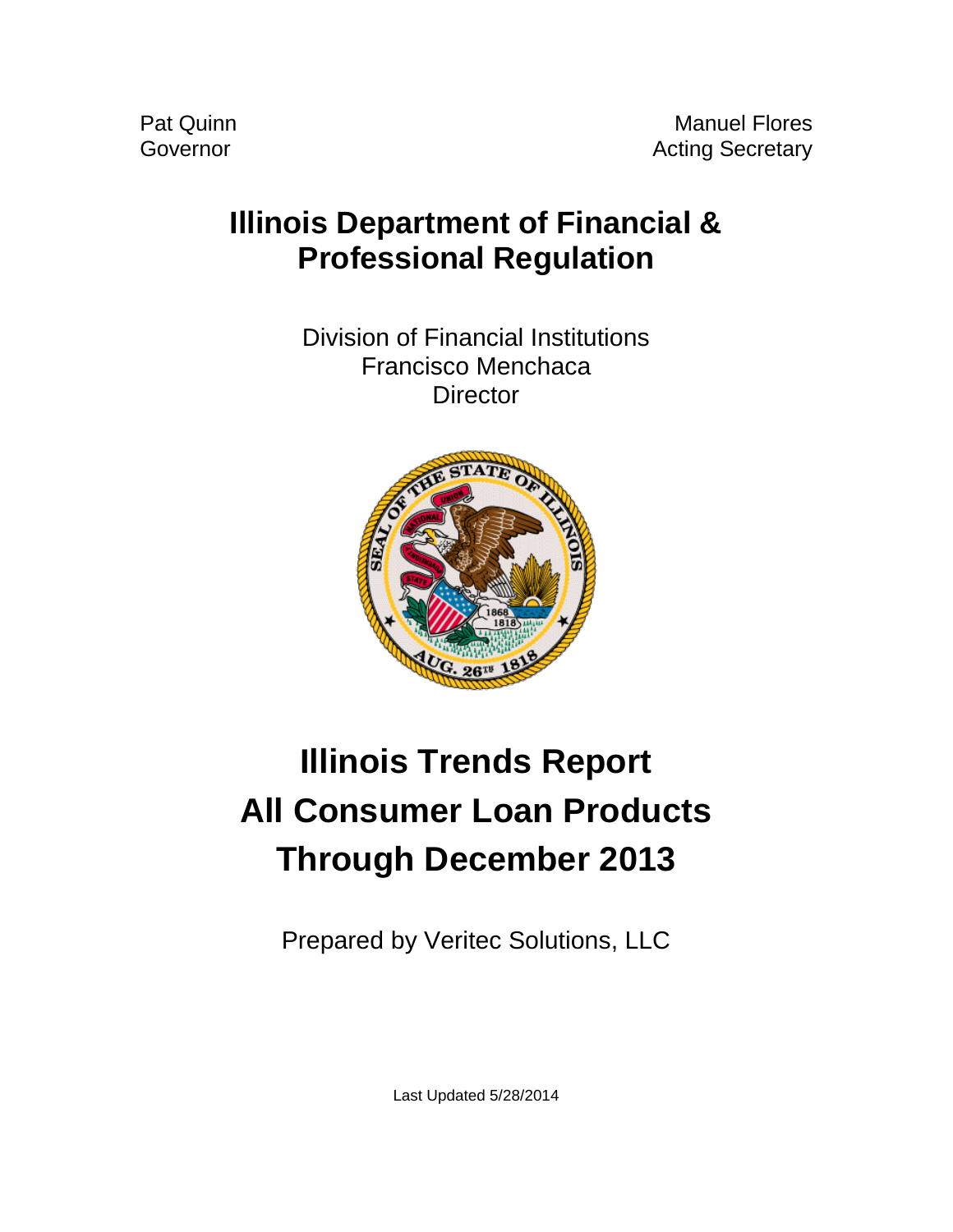#### **Illinois Trends Report – All Consumer Loan Products**

#### Table of Contents

| Examples of Consumer Credit Vehicles Contained in this Report4 |  |
|----------------------------------------------------------------|--|
|                                                                |  |
|                                                                |  |
|                                                                |  |
|                                                                |  |
|                                                                |  |
|                                                                |  |
|                                                                |  |
|                                                                |  |
|                                                                |  |
| PLRA Average Term, Advance Amount, and Finance Charge 15       |  |
|                                                                |  |
|                                                                |  |
|                                                                |  |
|                                                                |  |
|                                                                |  |
|                                                                |  |
|                                                                |  |
|                                                                |  |
|                                                                |  |
|                                                                |  |
|                                                                |  |
|                                                                |  |
|                                                                |  |
|                                                                |  |
|                                                                |  |
|                                                                |  |
|                                                                |  |
|                                                                |  |
|                                                                |  |
|                                                                |  |
|                                                                |  |
|                                                                |  |

#### ABOUT THE INFORMATION IN THIS REPORT

THIS REPORT IS BASED ON STATISTICAL INFORMATION REQUIRED UNDER THE PAYDAY LOAN REFORM ACT, 815 ILCS122.

THE INFORMATION CONTAINED IN THIS REPORT IS BASED ON LOAN DATA REGISTERED TO THE ILLINOIS PLRA CONSUMER REPORTING SERVICE ("DATABASE") PURSUANT TO THE ACT. THE ACT WAS EFFECTIVE ON DECEMBER 6, 2005, AND THE DATABASE WENT INTO EFFECT BEGINNING IN FEBRUARY 2006. THE DATA PRESENTED IN THIS REPORT IS FOR THE PERIOD FROM FEBRUARY 2006 THROUGH DECEMBER 2013.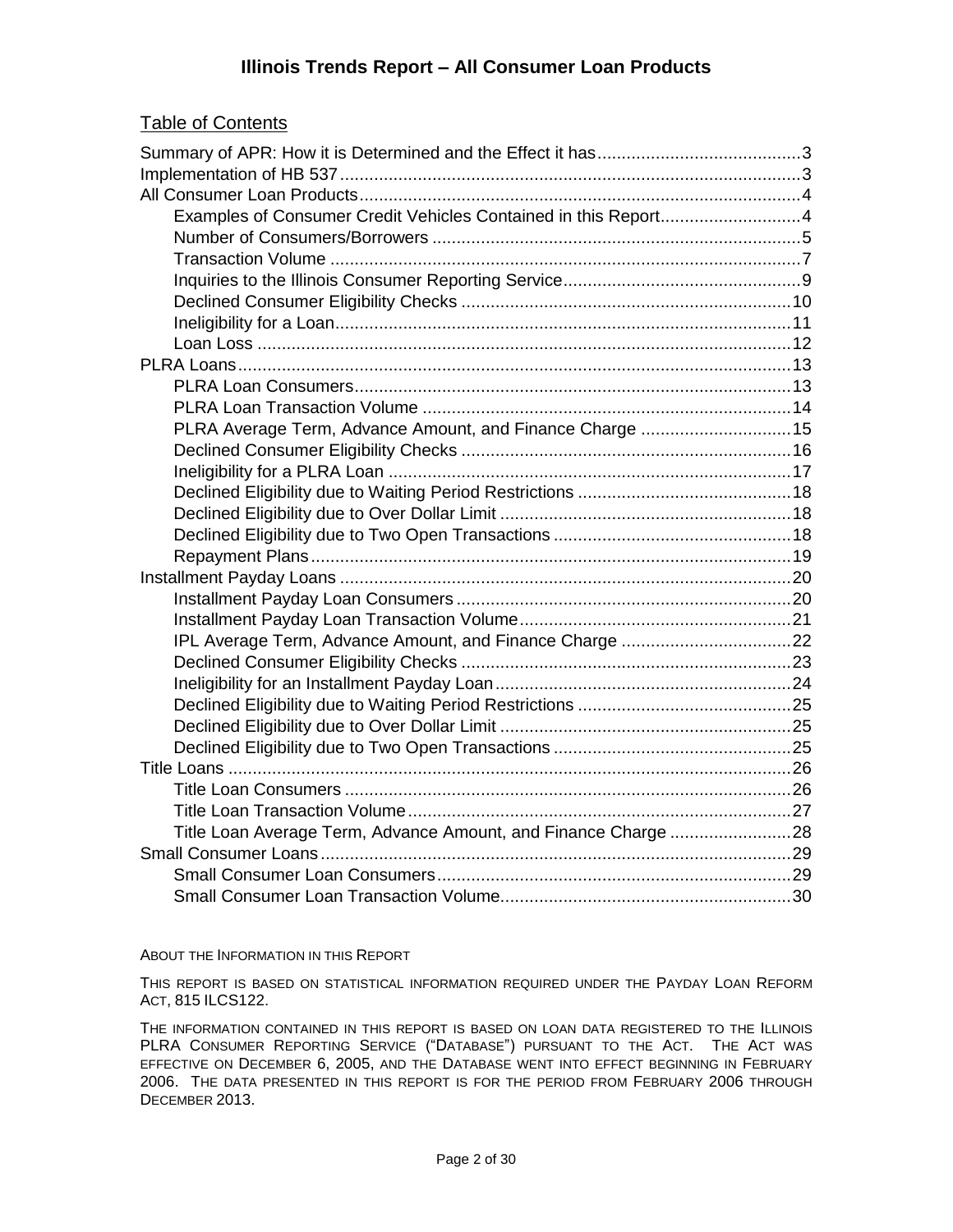## <span id="page-2-0"></span>*Summary of APR: How it is Determined and the Effect it has*

The Annual Percentage Rate ("APR") is the annual rate charged on a loan as characterized by a percentage rate that represents the annual cost of borrowing. Loans vary from lender to lender and are also based on consumer needs, product parameters, and market competition. APR is a useful tool in comparing credit products; however, it can also be misleading due to the factors involved. When entering into a credit product, some factors affecting APR include: Fees, Interest Charges and Loan Maturity.

It is important to note the inverse relationship between APR and Loan Maturity; if all other factors remain the same except for the term of the loan, the APR decreases as the time to repay the loan increases. For example, a one month loan of \$1,000 with a 5% fee has an APR of over 50%, while a one year loan of \$1,000 with a 5% fee has an APR of 5%.

## <span id="page-2-1"></span>*Implementation of HB 537*

When reviewing the information contained in this report the reader will notice a significant increase in database activity beginning in 2011. This increased activity is a result of HB 537 which became effective on March 21, 2011. HB 537 amended the Payday Loan Reform Act (PLRA) to create Installment Payday Loans as well as amended the Consumer Installment Loan Act (CILA) to create Small Consumer Loans. Pursuant to PLRA and CILA, lenders are required to enter information regarding these new loan types into the database. The database became live on July 25, 2011.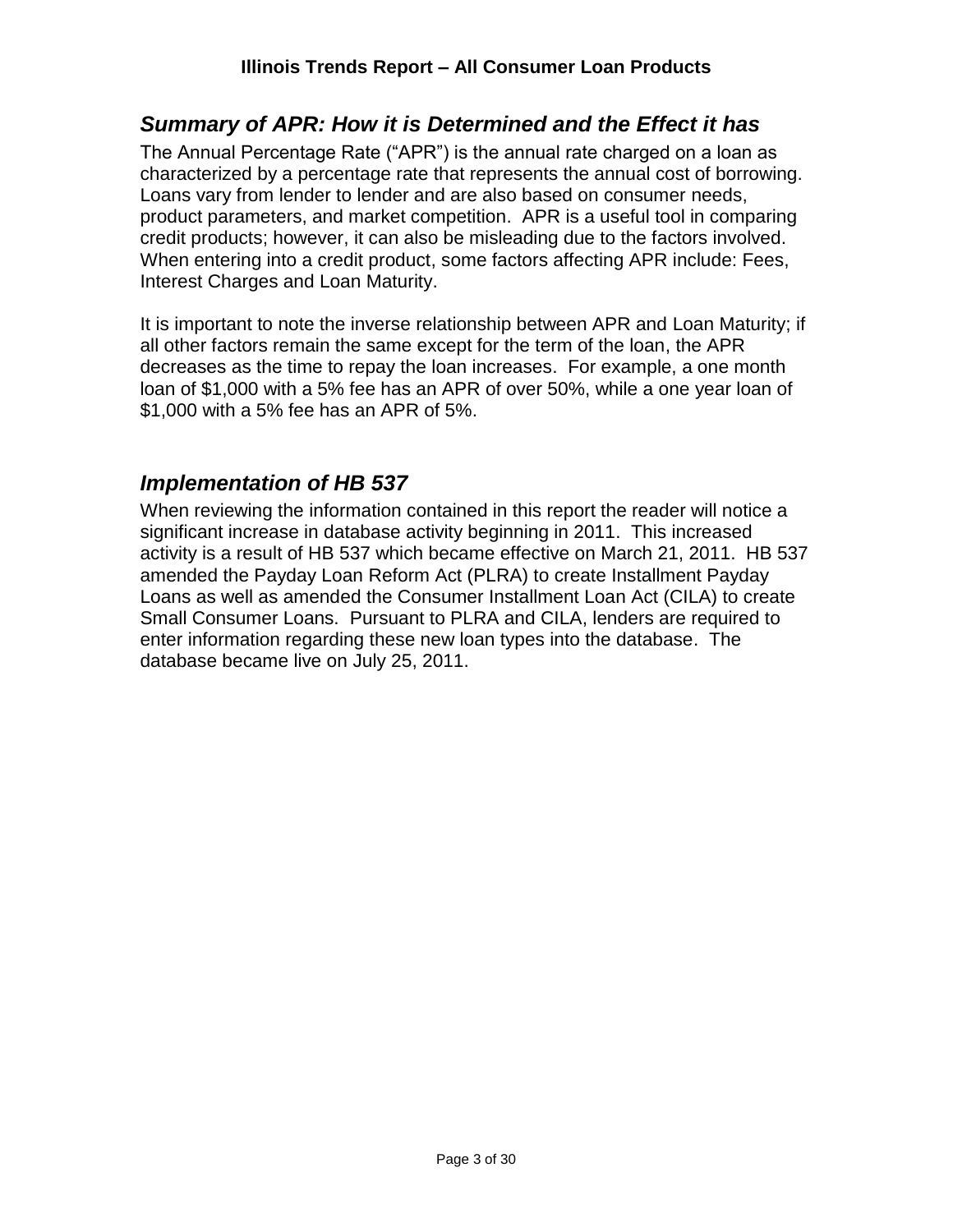## <span id="page-3-0"></span>**All Consumer Loan Products**

Products included in this report consist of Payday Loans (starting on February  $1<sup>st</sup>$ , 2006), CILA Loans (starting on February  $1<sup>st</sup>$ , 2006 and ending on March  $20<sup>th</sup>$ , 2011), Installment Payday Loans (starting on July 25<sup>th</sup>, 2011, with historical uploads from March 21<sup>st</sup>, 2011), Title Loans (starting on October 1<sup>st</sup>, 2009, with historical uploads from April 1<sup>st</sup>, 2009), and Small Consumer Loans (starting on July  $25<sup>th</sup>$ , 2011, with uploads from March 21<sup>st</sup>, 2011).

## <span id="page-3-1"></span>*Examples of Consumer Credit Products Contained in this Report*

A Payday Loan (PLRA) is a loan with a finance charge exceeding an annual percentage rate of 36% and with a term that does not exceed 120 days. No lender may charge more than \$15.50 per \$100 loaned except as otherwise allowed by the Payday Loan Reform Act. Licensees have been required to input PLRA loans into the database since 2006.

A Consumer Installment Loan (CILA) is any loan made to a consumer up to \$40,000 as permitted by the Consumer Installment Loan Act. Licensees have never been required to input this data into the system. Any information previously captured was voluntarily provided by licensees.

An Installment Payday Loan (IPL) is a loan with a finance charge exceeding an annual percentage rate of 36% and with a term no less than 112 days and no longer than 180 days. No lender may charge more than \$15.50 per \$100 loaned except as otherwise allowed by the Payday Loan Reform Act. Installment Payday Loans were created pursuant to the PLRA in 2011. Beginning in March of 2011, licensees were required to input IPL data into the database.

A Title Secured Loan (Title), pursuant to the Consumer Installment Loan Act, is a loan upon which interest is charged at an annual percentage rate exceeding 36%, and, at commencement, the obligor provides to the licensee, as security for the loan, physical possession of the obligor's title to a motor vehicle.

A Small Consumer Installment Loan (SCL), pursuant to the Consumer Installment Loan Act, is a loan upon which interest is charged at an annual percentage rate exceeding 36% and with an amount financed of \$4,000 or less. SCL does not include a title-secured loan. Small Consumer Loans were created by CILA in 2011. Beginning in March of 2011, licensees were required to input SCL data into the database.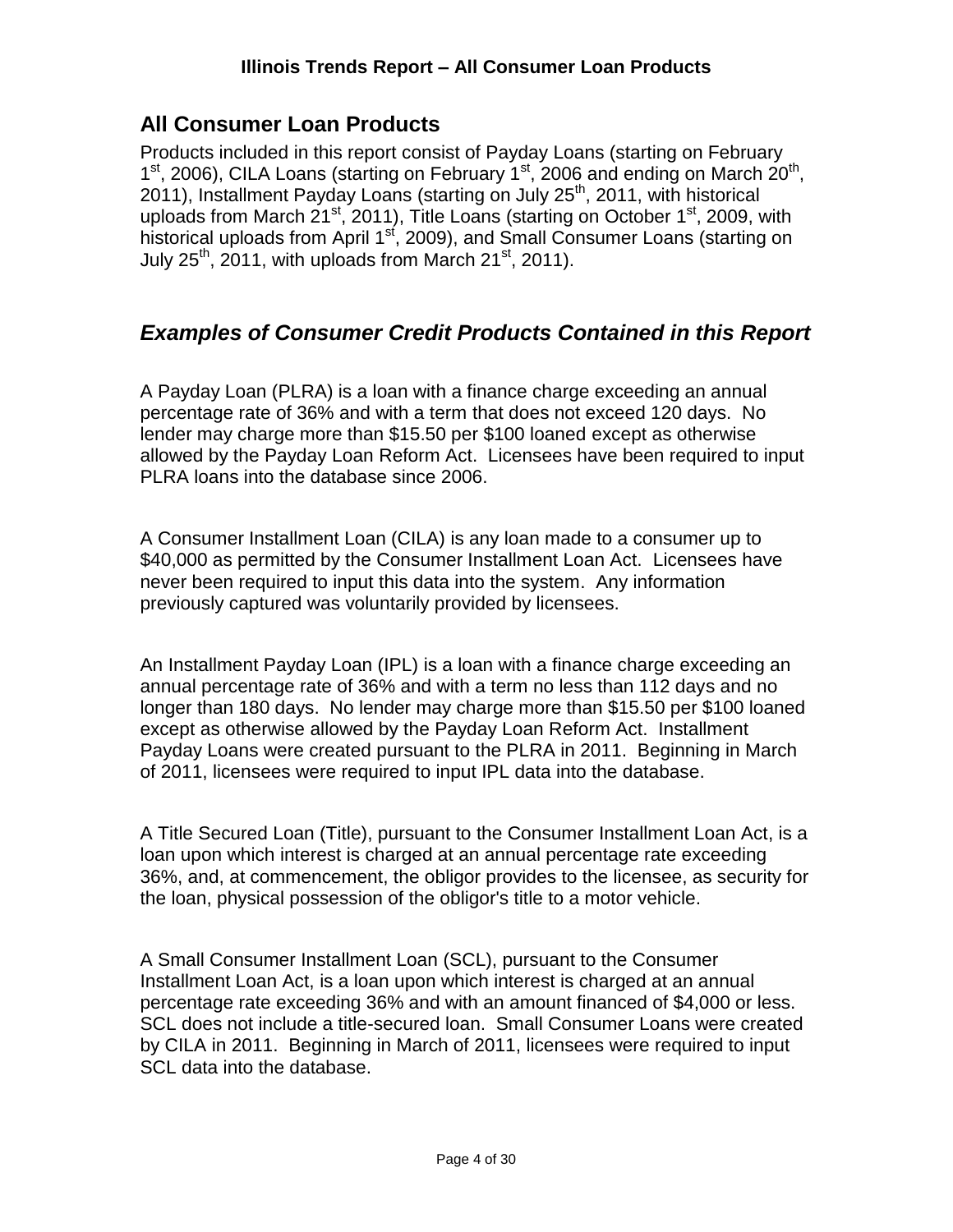## <span id="page-4-0"></span>*Number of Consumers/Borrowers*

During the period from February 2006 through December 2013 ("Reporting Period"), 900,083 consumers took out 5,229,044 loans, or an average of 5.8 loans per consumer.<sup>1</sup>

The number of loan consumers (unique borrowers) in the Reporting Period is as follows:



**Unique Consumers per Year (Feb 2006 through Dec 2013)**

The significant increase in unique consumers beginning in 2011 is a result of legislation requiring lenders to input information into the database for the new loan types. Prior to this time period, SCL and IPL did not exist in the database.

 $1$  Some consumers for October, November, and December of 2013 may be missing because lenders have up to 90 days to upload Small Consumer Loans.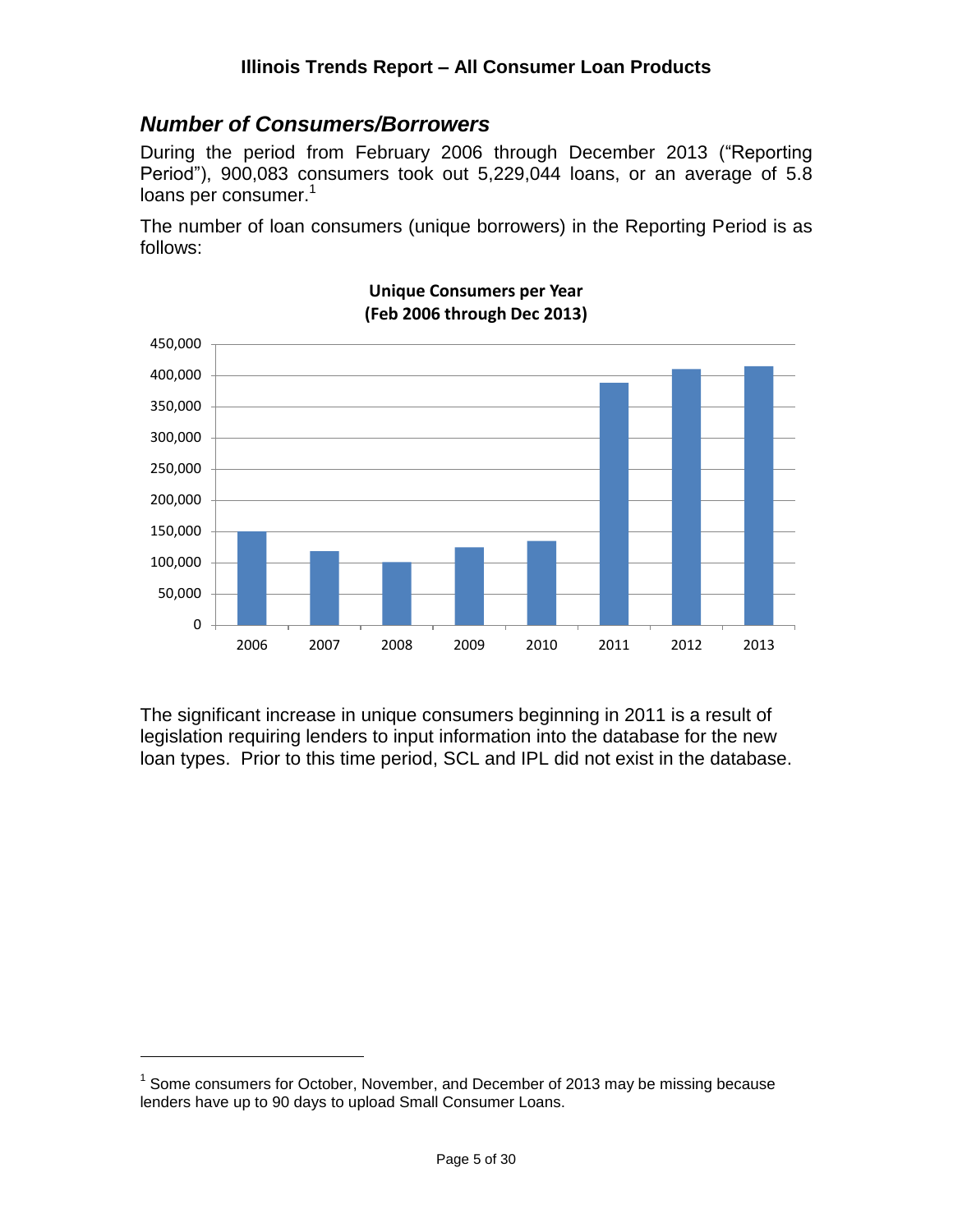| Year                                                | <b>Unique</b><br><b>Borrowers over</b><br>All Products <sup>2</sup> | <b>Unique</b><br><b>Borrowers</b><br>using PLRA | <b>Unique</b><br><b>Borrowers</b><br>using CILA | <b>Unique</b><br><b>Borrowers</b><br>using <b>IPL</b> | <b>Unique</b><br><b>Borrowers</b><br>using Title | <b>Unique</b><br><b>Borrowers</b><br>using SCL |
|-----------------------------------------------------|---------------------------------------------------------------------|-------------------------------------------------|-------------------------------------------------|-------------------------------------------------------|--------------------------------------------------|------------------------------------------------|
| 2006                                                | 150,605                                                             | 119,657                                         | 47,380                                          | 0                                                     | 0                                                | $\overline{0}$                                 |
| 2007                                                | 118,823                                                             | 92,309                                          | 34,054                                          | 0                                                     |                                                  | $\overline{0}$                                 |
| 2008                                                | 101,406                                                             | 79,410                                          | 25,594                                          | $\Omega$                                              |                                                  | $\overline{0}$                                 |
| 2009                                                | 125,053                                                             | 57,046                                          | 25,582                                          | 0                                                     | 49,046                                           | $\mathbf 0$                                    |
| 2010                                                | 135,048                                                             | 48,931                                          | 26,334                                          | 0                                                     | 66,792                                           | $\overline{0}$                                 |
| 2011                                                | 388,570                                                             | 55,391                                          | 10,012                                          | 179,024                                               | 79,378                                           | 157,839                                        |
| 2012                                                | 410,755                                                             | 48,016                                          | 0                                               | 200,016                                               | 82,385                                           | 166,416                                        |
| 2013                                                | 415,257                                                             | 48,313                                          | $\Omega$                                        | 204,235                                               | 87,229                                           | 160,759                                        |
| <b>Since Inception</b><br>$(2/1/2006 - 12/31/2013)$ | 900,083                                                             | 308,626                                         | 97,796                                          | 370,784                                               | 256,849                                          | 260,333                                        |

## *Number of Consumers/Borrowers (continued)*

The average monthly gross income of Illinois consumers during the Reporting Period was \$2,465.66, or approximately \$29,588 per year.

For the Reporting Period:

- Approximately 64% of loan consumers earn \$30,000 or less per year.
- Approximately 14% of loan consumers earn more than \$50,000 per year.
- Approximately 4% of loan consumers earn more than \$75,000 per year.

 $2$  Individual borrowers may utilize multiple products, so the total number of unique borrowers may be less than the sum of all columns for individual products.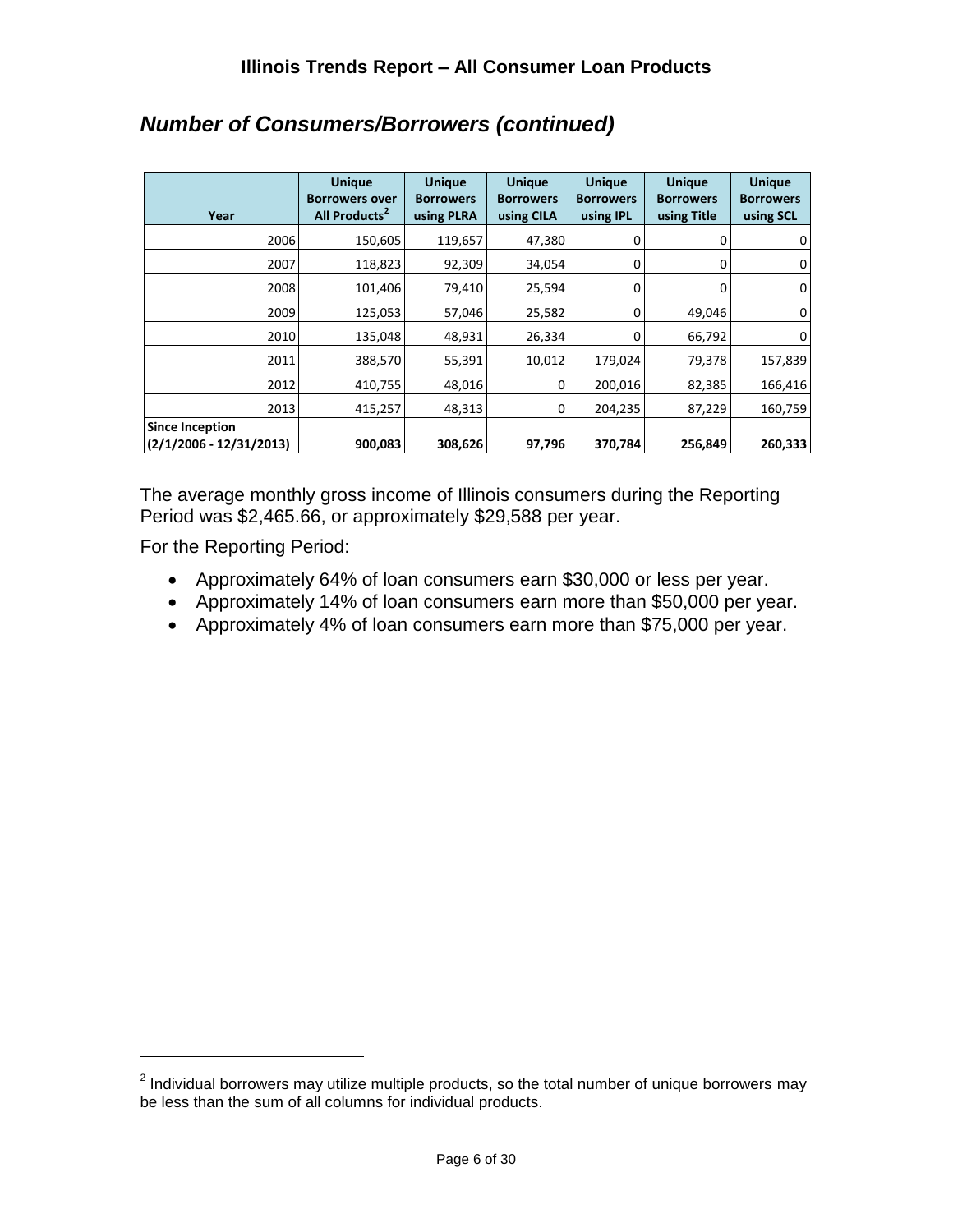## <span id="page-6-0"></span>*Transaction Volume*

 $\overline{a}$ 

Total transaction volume for the Reporting Period, including PLRA Loans, CILA Loans, Installment Payday Loans, Title Loans, and Small Consumer Loans was approximately 5,229,044 loans.<sup>3</sup>



**Transaction Volume per Month**

Prior to implementation of HB 537, which created SCL and IPL loans, licensees had the option to voluntarily record CILA loans on the database, which a small amount of licensees did. Post implementation of HB 537 the inclusion of IPL and SCL loans became mandatory. This is why beginning after March of 2011 there is an increase in the amount of overall transactions while at the same time CILA loan activity has ceased.

 $3$  Some loans for October, November, and December of 2013 may be missing because lenders have up to 90 days to upload Small Consumer Loans.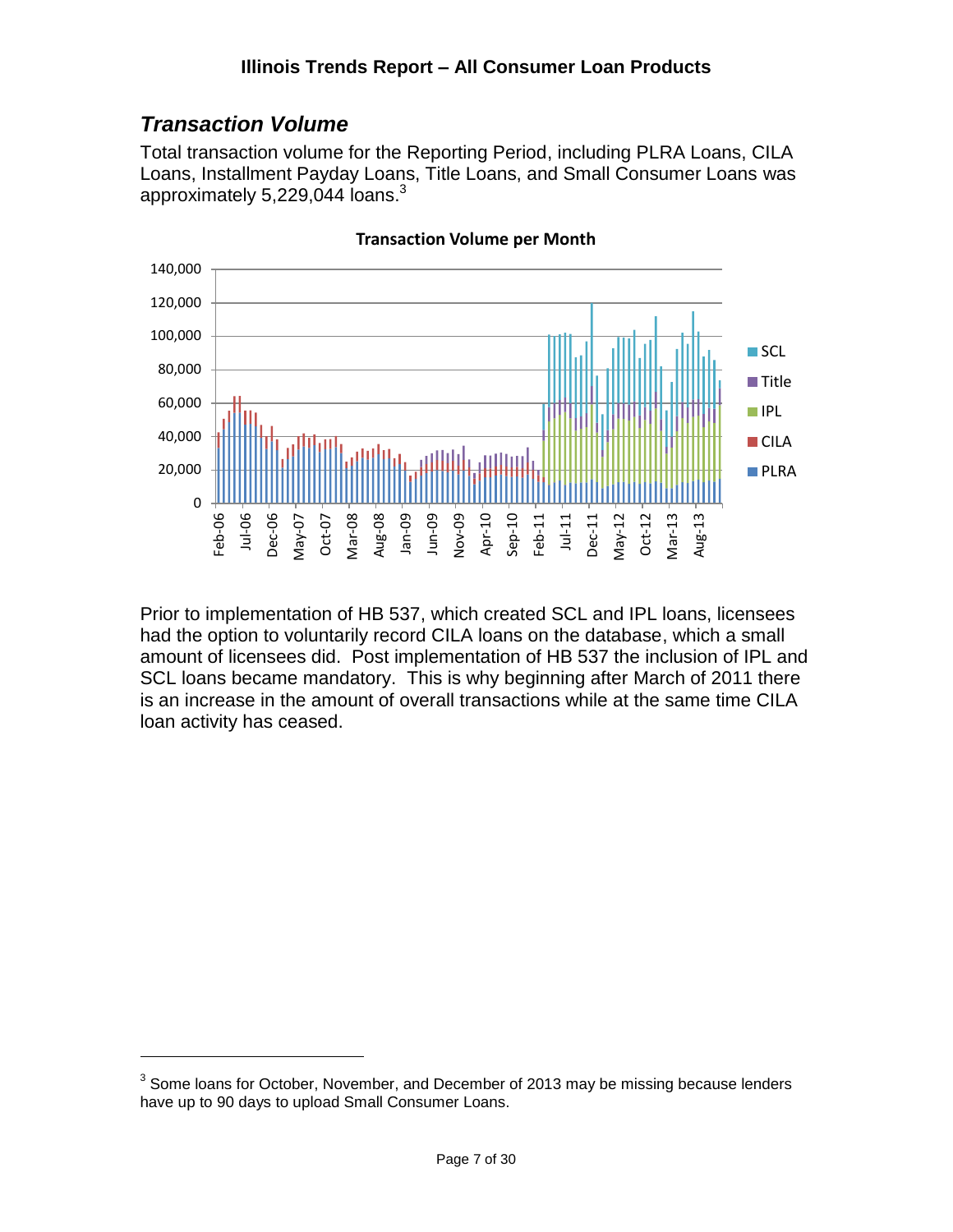## *Transaction Volume (continued)*

Annual volume information for each year of the Reporting Period is presented in the following table.

| Year <sup>4</sup> | <b>PLRA</b><br>Volume | <b>CILA</b><br>Volume | <b>IPL</b><br><b>Volume</b> | <b>Title</b><br><b>Volume</b> | <b>SCL</b><br><b>Volume</b> | <b>Total</b><br><b>Volume</b> | Change vs.<br><b>Prior Year</b> |
|-------------------|-----------------------|-----------------------|-----------------------------|-------------------------------|-----------------------------|-------------------------------|---------------------------------|
| 2006              | 485,073               | 91,712                | 0                           | 0                             | 0                           | 576,785                       |                                 |
| 2007              | 372,168               | 77,559                | 0                           | 0                             | 0                           | 449,727                       | $-22.0%$                        |
| 2008              | 308,833               | 64,418                | 0                           | 0                             | 0                           | 373,251                       | $-17.0%$                        |
| 2009              | 216,213               | 64,209                | 0                           | 54,837                        | 0                           | 335,259                       | $-10.2%$                        |
| 2010              | 188,455               | 64,531                | 0                           | 81,895                        | 0                           | 334,881                       | $-0.1%$                         |
| 2011              | 153,150               | 13,185                | 360,279                     | 93,698                        | 383,989                     | 1,004,301                     | 199.9%                          |
| 2012              | 144,619               | 0                     | 409,048                     | 97,003                        | 446,684                     | 1,097,354                     | 9.3%                            |
| 2013              | 148,919               | 0                     | 406,311                     | 100,698                       | 401,558                     | 1,057,486                     | $-3.6%$                         |
| <b>Total</b>      | 2,017,430             | 375,614               | 1,175,638                   | 428,131                       | 1,232,231                   | 5,229,044                     |                                 |

#### REMAINDER OF THIS PAGE INTENTIONALLY LEFT BLANK

 $4$  Loan volume data outside of the reporting period (before February 1<sup>st</sup>, 2006) is not included.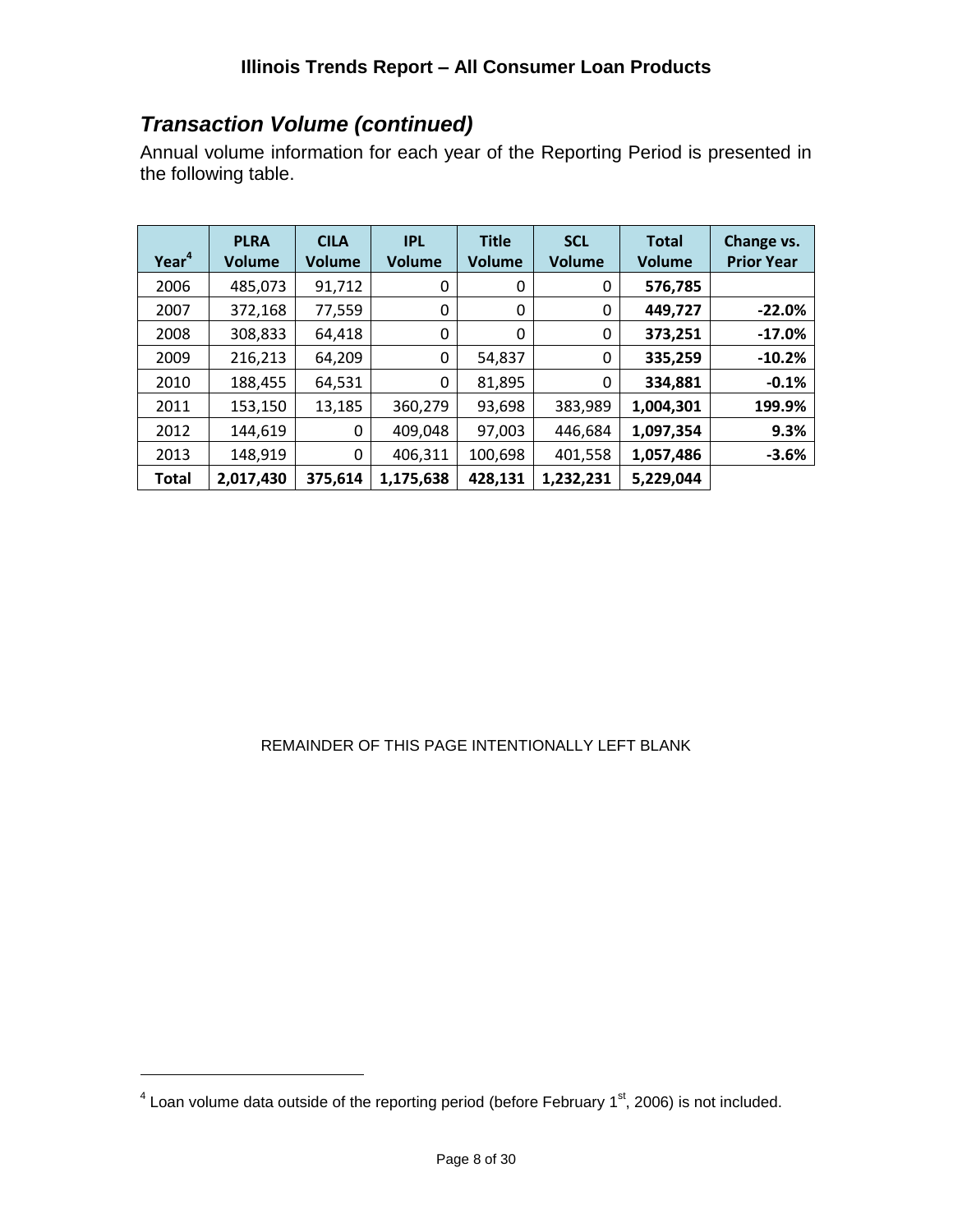## <span id="page-8-0"></span>*Inquiries to the Illinois Consumer Reporting Service*

The number of inquiries and requests made to the Database ("Database Events") during the Reporting Period was approximately 14.3 million.

Database inquires and requests include the following events: check eligibility; opens; closes; reopens; cancels; temps; transfers; returns; renewals, refinances; RPPs; RPP reversals; defaults; default reversals; write-offs; write-off reversals; vehicle repossessions; vehicle sales; and information updates.



#### **Database Events per Month**

**Database Events per Year (Feb 2006 through Dec 2013)**

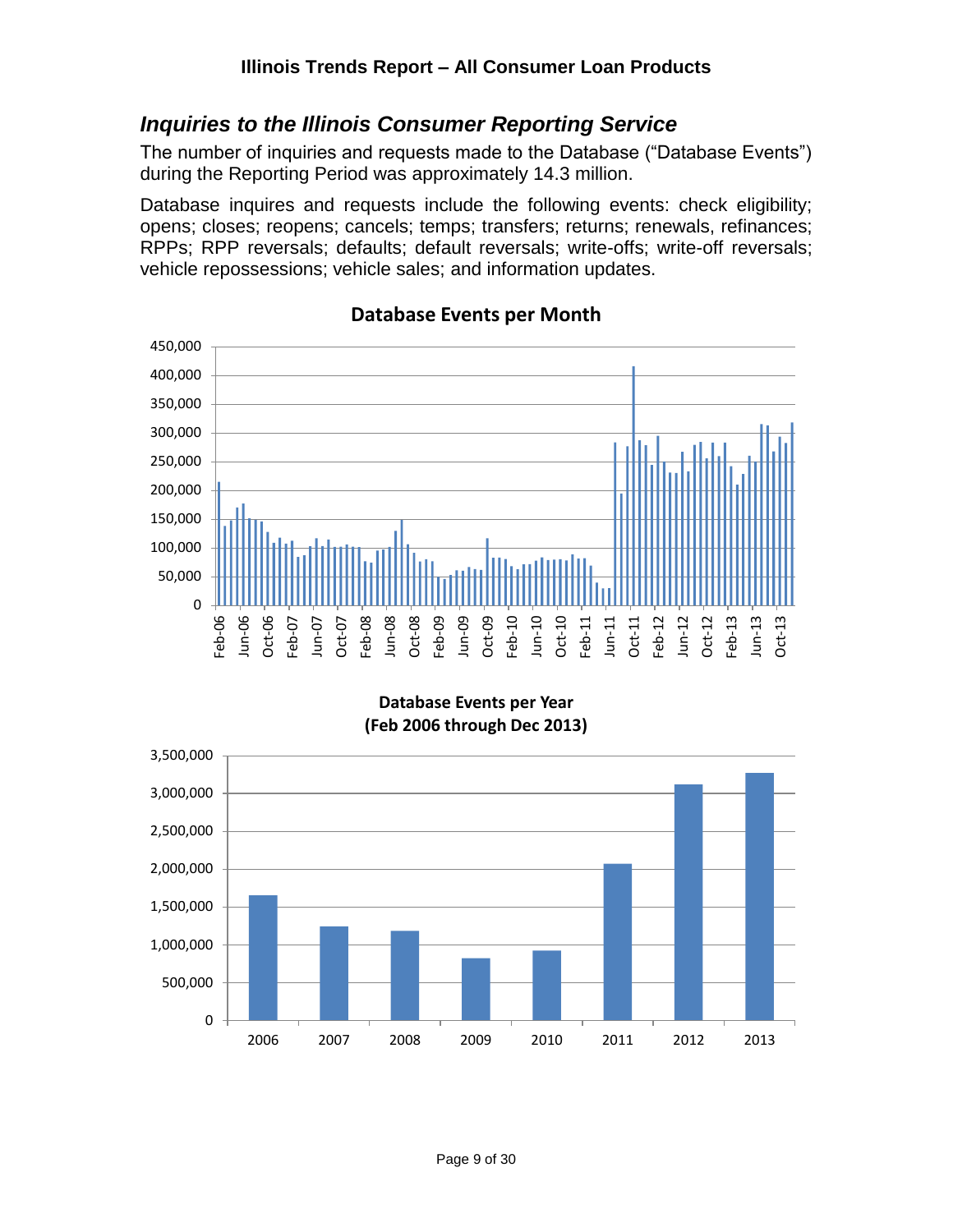## <span id="page-9-0"></span>*Declined Consumer Eligibility Checks<sup>5</sup>*

Declined eligibility checks for PLRA, IPL, and Title products averaged approximately 30.1 percent of total transaction requests during the Reporting Period.<sup>6</sup>



**Declined Eligibility Checks % of Total Transaction Requests (not including SCL)**

**Note: The cause of the abnormal increase in declined eligibility requests between March 2008 and September 2008 is due to multiple database events from a single licensee for a reason that may not be related to loan applications.**

**The increase in declined eligibility requests during the second half of 2009 is correlated to the implementation of Title Loan lending and the requirement for lenders to input data into the database.**

**Due to statute changes, licensees were unable to enter Payday Loan declines in the database from March 21st, 2011 through July 24th, 2011.**

**The following tables represent data from all registered users other than that single licensee.**

<sup>&</sup>lt;sup>5</sup> Transactions and declines for Small Consumer Loans are not included in this section because declines for Small Consumer Loans are not recorded by the database.

 $6$  Assumes that declined consumer intended to open and represents the number of opened transactions plus the number of declined eligibility checks. Data includes multiple declined eligibility checks for the same consumer.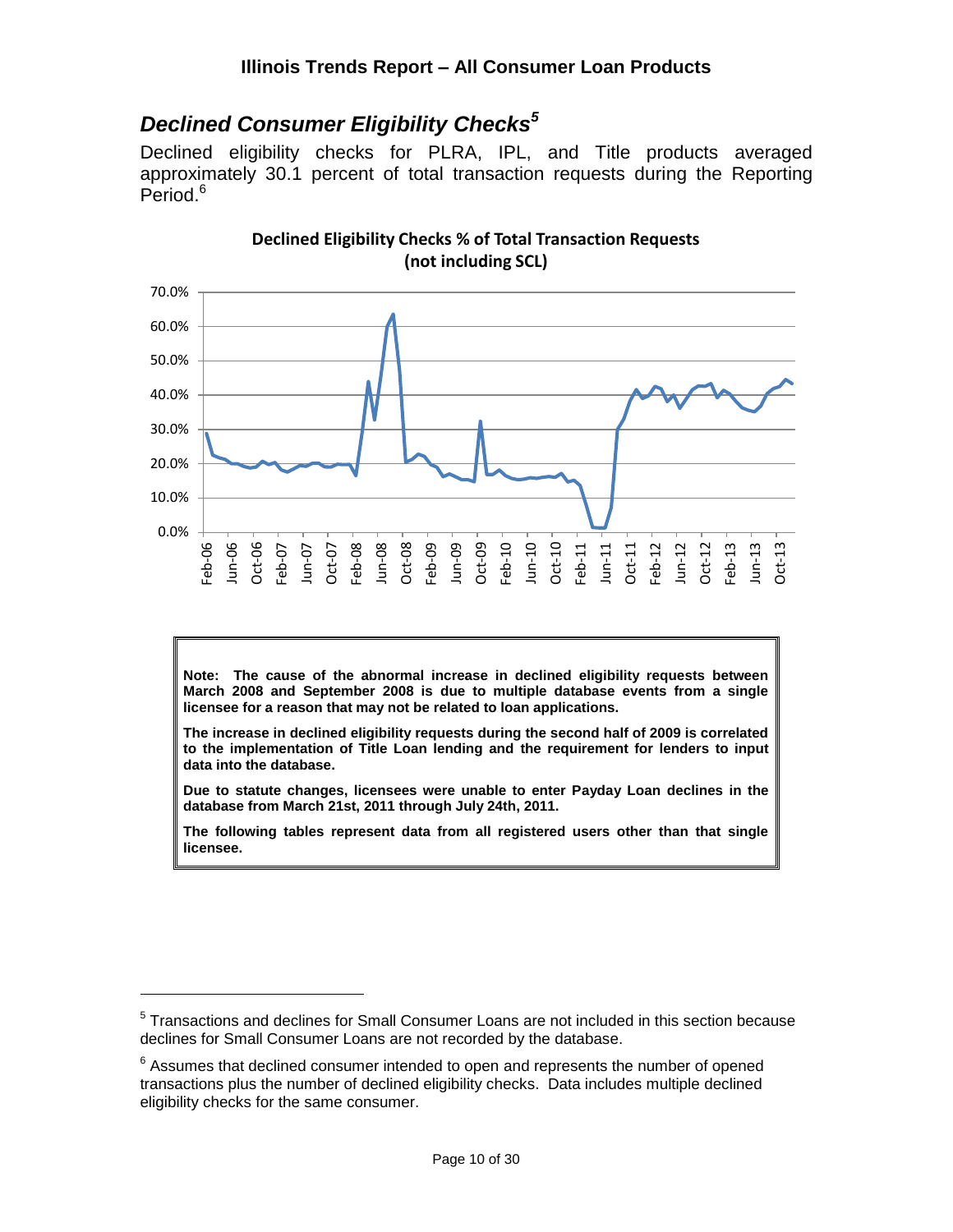## <span id="page-10-0"></span>*Ineligibility for a Loan*

The tables below provide annual information about the reasons for declined eligibility during the Reporting Period.

|       |                | <b>Restricted by</b> | <b>Restricted by</b>   |                    |                     |              |              |
|-------|----------------|----------------------|------------------------|--------------------|---------------------|--------------|--------------|
|       | <b>Waiting</b> | Repayment            | <b>Consecutive</b>     | <b>Over Dollar</b> | <b>Two Open</b>     |              |              |
| Year  | Period         | Plan                 | <b>Days in Product</b> | Limit              | <b>Transactions</b> | <b>Other</b> | <b>Total</b> |
| 2006  | 591            | 44                   | 100,226                | 19,375             | 9,906               | 23,626       | 153,768      |
| 2007  | 318            | 40                   | 68,288                 | 15,138             | 3.719               | 11,532       | 99,035       |
| 2008  | 373            | 46                   | 46,516                 | 7,990              | 2,278               | 9,833        | 67,036       |
| 2009  | 1,551          | 46                   | 28,549                 | 10,084             | 4,940               | 10,131       | 55,301       |
| 2010  | 5,351          | 41                   | 24,879                 | 3,441              | 764                 | 11,721       | 46,197       |
| 2011  | 20,336         | 721                  | 59,420                 | 36,941             | 40,461              | 17,028       | 174,907      |
| 2012  | 42,779         | 2,100                | 179,267                | 77,720             | 105,488             | 5,643        | 412,997      |
| 2013  | 30,107         | 1,678                | 198,482                | 42,454             | 113,151             | 6,761        | 392,633      |
| Total | 101,406        | 4,716                | 705,627                | 213,143            | 280.707             | 96,275       | 1.401.874    |

## **Total Declined Eligibility Checks by Reason**

#### **Percentage of Total Declined Eligibility Checks by Reason**

|       |                | <b>Restricted by</b> | <b>Restricted by</b> |                    |                     |              |              |
|-------|----------------|----------------------|----------------------|--------------------|---------------------|--------------|--------------|
|       | <b>Waiting</b> | Repayment            | <b>Consecutive</b>   | <b>Over Dollar</b> | <b>Two Open</b>     |              |              |
| Year  | Period         | Plan                 | Days in Product      | Limit              | <b>Transactions</b> | <b>Other</b> | <b>Total</b> |
| 2006  | 0.38%          | 0.03%                | 65.18%               | 12.60%             | 6.44%               | 15.36%       | 100.00%      |
| 2007  | 0.32%          | 0.04%                | 68.95%               | 15.29%             | 3.76%               | 11.64%       | 100.00%      |
| 2008  | 0.56%          | 0.07%                | 69.39%               | 11.92%             | 3.40%               | 14.67%       | 100.00%      |
| 2009  | 2.80%          | 0.08%                | 51.62%               | 18.23%             | 8.93%               | 18.32%       | 100.00%      |
| 2010  | 11.58%         | 0.09%                | 53.85%               | 7.45%              | 1.65%               | 25.37%       | 100.00%      |
| 2011  | 11.63%         | 0.41%                | 33.97%               | 21.12%             | 23.13%              | 9.74%        | 100.00%      |
| 2012  | 10.36%         | 0.51%                | 43.41%               | 18.82%             | 25.54%              | 1.37%        | 100.00%      |
| 2013  | 7.67%          | 0.43%                | 50.55%               | 10.81%             | 28.82%              | 1.72%        | 100.00%      |
| Total | 7.23%          | 0.34%                | 50.33%               | 15.20%             | 20.02%              | 6.87%        | 100.00%      |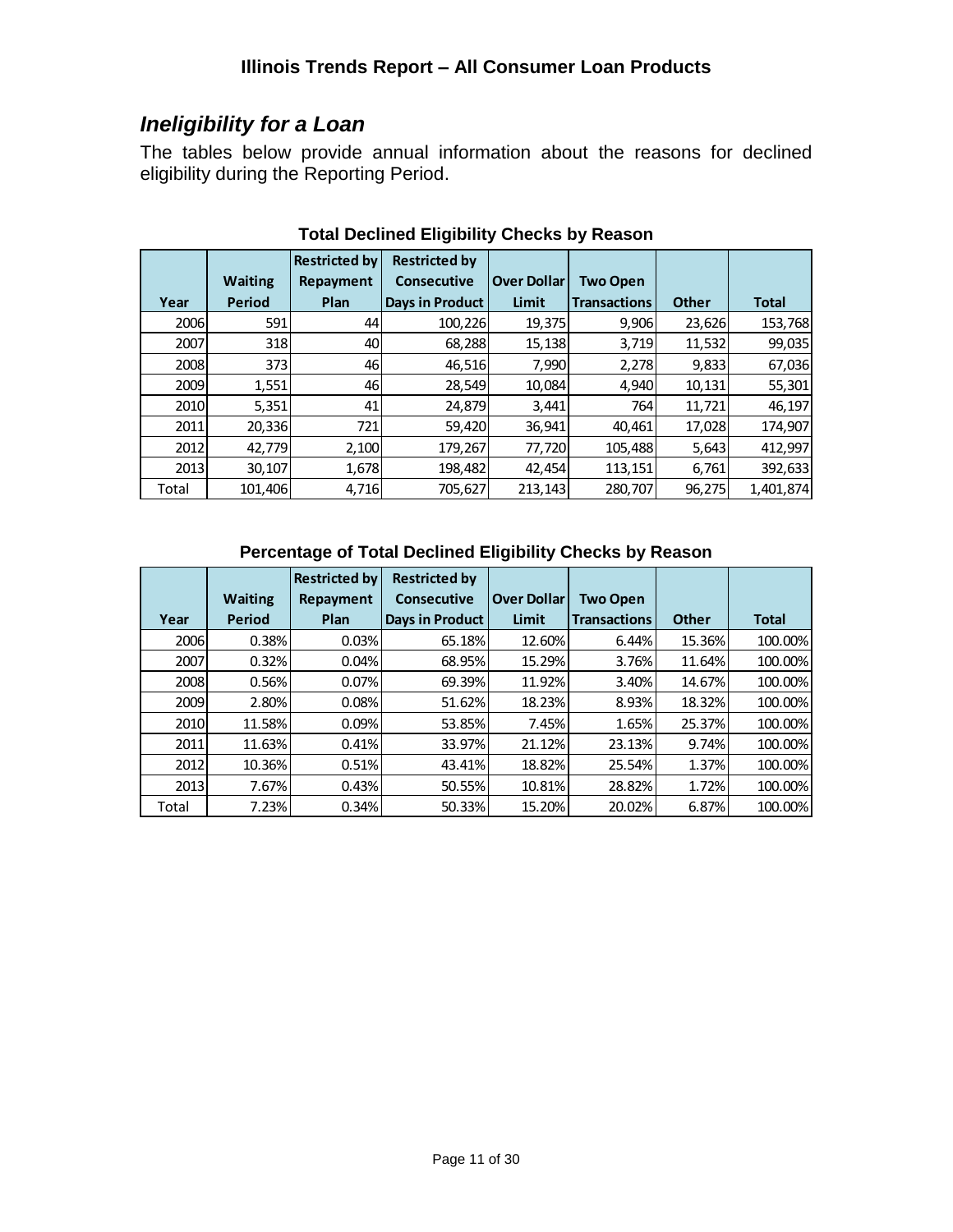#### **Illinois Trends Report – All Consumer Loan Products**

## <span id="page-11-0"></span>*Loan Loss*

The tables below provide annual information about the estimated default rate of PLRA, IPL, Title, and SCL products during the Reporting Period.



Loan loss is estimated by counting loans in default, written off, closed with a payment method of "bad debt", or are currently open greater than 60 days past due (or 60 days past the end date of the repayment plan if the loan was put into a repayment plan).

Loan loss for small consumer loans is estimated by counting loans listed as "discharged by the lender" and loans "satisfied in full or in part by collateral being sold after default."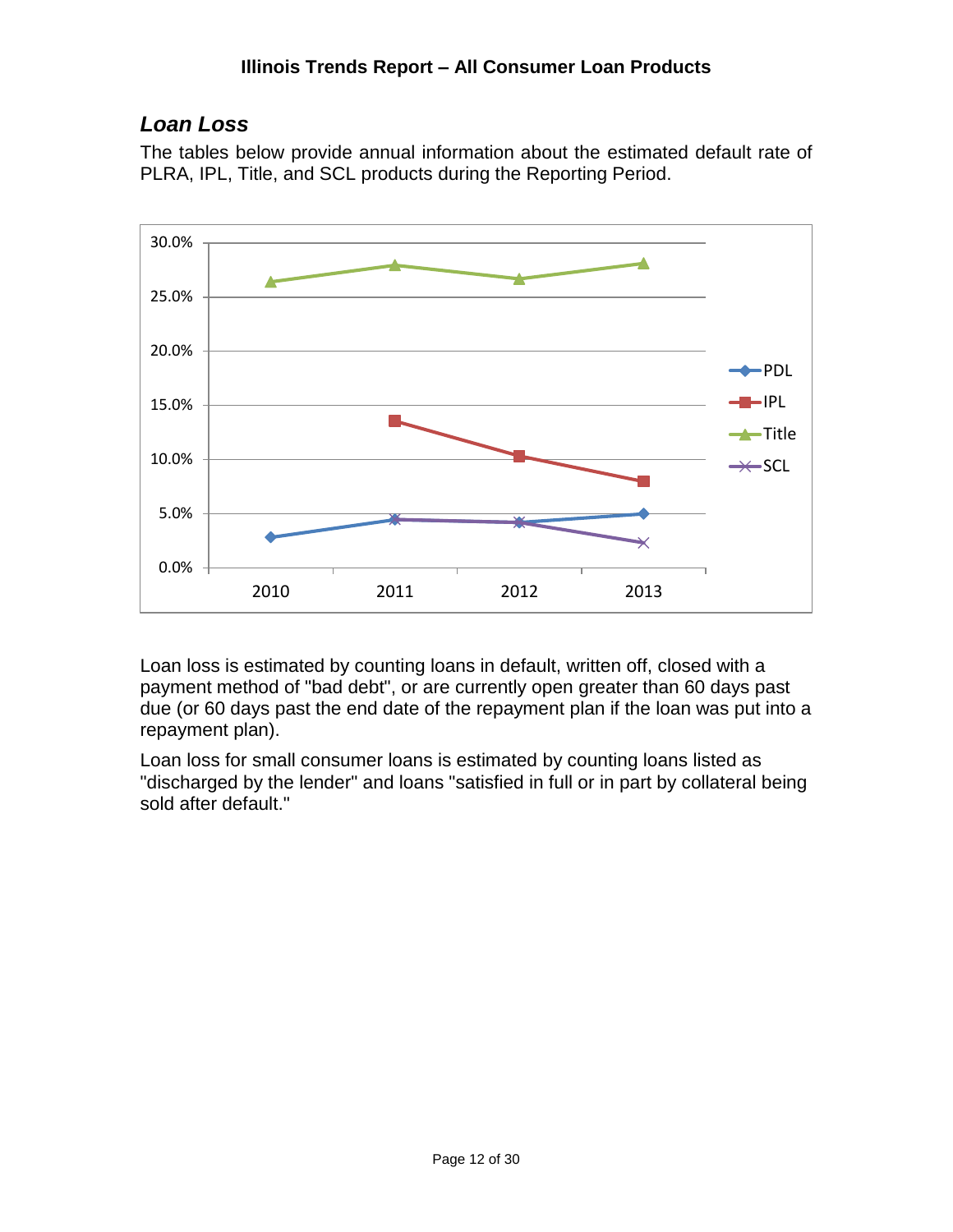## <span id="page-12-0"></span>**PLRA Loans**

## <span id="page-12-1"></span>*PLRA Loan Consumers*

During the period from February 2006 through December 2013 ("Reporting Period"), 308,626 PLRA Loan consumers took out 2,017,430 PLRA Loans, or an average of 6.5 loans per consumer.

The number of PLRA Loan consumers (unique borrowers) in the Reporting Period is as follows:



**Unique PLRA Loan Consumers per Year (Feb 2006 through Dec 2013)**

The average monthly gross income of Illinois PLRA Loan consumers during the Reporting Period was \$2,796.87, or approximately \$33,562 per year.

For the Reporting Period:

- Approximately 55% of PLRA Loan consumers earn \$30,000 or less per year.
- Approximately 17% of PLRA Loan consumers earn more than \$50,000 per year.
- Approximately 5%, of PLRA Loan consumers earn more than \$75,000 per year.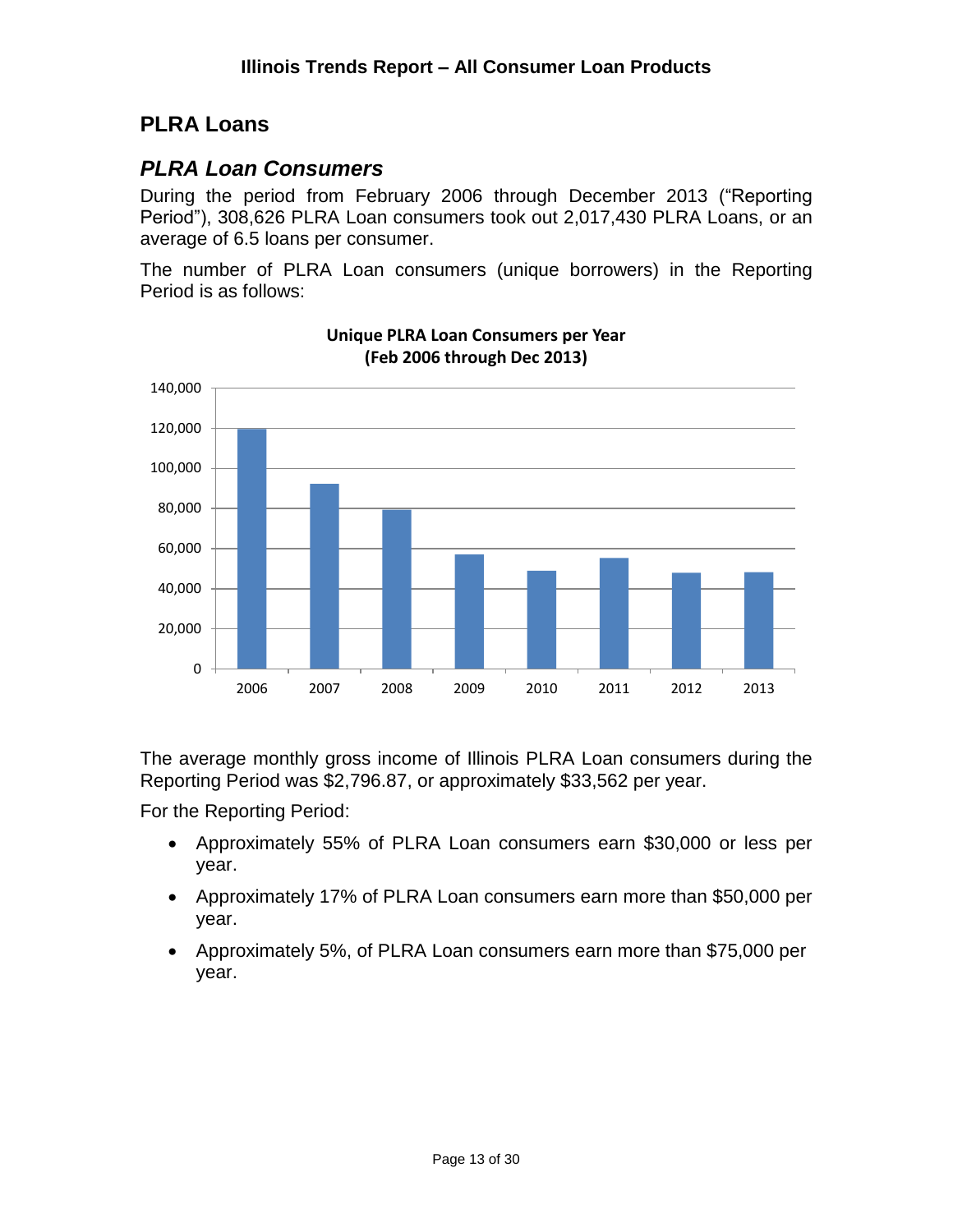## <span id="page-13-0"></span>*PLRA Loan Transaction Volume*

Total PLRA Loan transaction volume for the Reporting Period was approximately 2,017,430  $\mu$ ans.<sup>7</sup>



**PLRA Volume per Month**

PLRA Loan transaction volume decreased from year to year at an average rate of 14.9 percent during the Reporting Period. Annual volume information for each year of the Reporting Period is presented in the following table.

| Year <sup>8</sup> | <b>Transaction</b><br>Count | Change vs.<br><b>Prior Year</b> |
|-------------------|-----------------------------|---------------------------------|
| 2006              | 485,073                     |                                 |
| 2007              | 372,168                     | $-23.3%$                        |
| 2008              | 308,833                     | $-17.0%$                        |
| 2009              | 216,213                     | $-30.0%$                        |
| 2010              | 188,455                     | $-12.8%$                        |
| 2011              | 153,150                     | $-18.7%$                        |
| 2012              | 144,619                     | $-5.6%$                         |
| 2013              | 148,919                     | 3.0%                            |

 $7$  Due to statute changes, licensees were unable to enter PLRA Loans in the database from March 21<sup>st</sup>, 2011 through July 24<sup>th</sup>, 2011. PLRA Loans with agreement dates from March 21<sup>st</sup>,  $2011$  through July  $24^{\text{th}}$ , 2011 were historically uploaded.

 $8$  PLRA Loan volume data outside of the reporting period (before February 1 $\mathrm{^{st}}$ , 2006) is not included.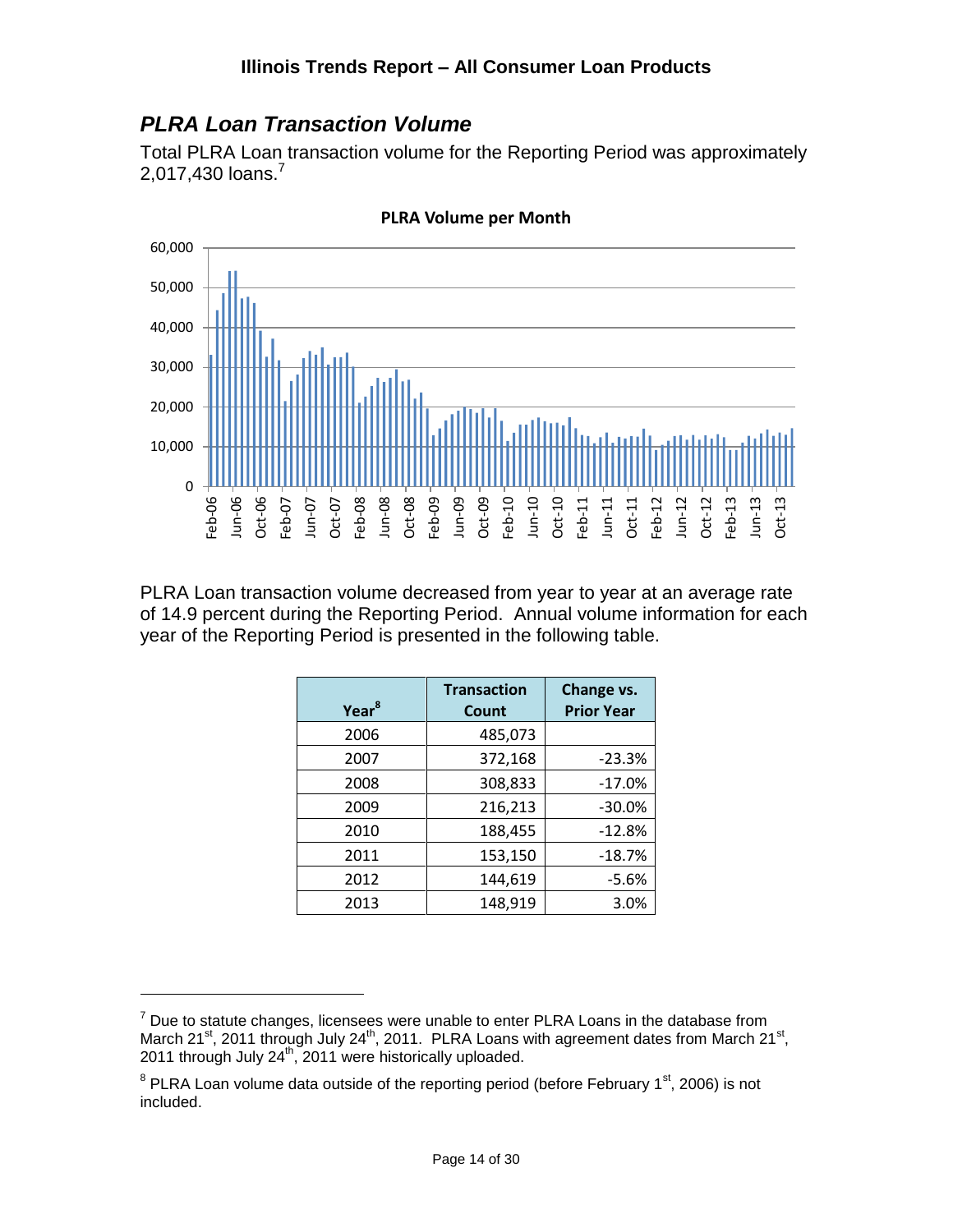## <span id="page-14-0"></span>*PLRA Average Term, Advance Amount, and Finance Charge*

The average term for PLRA Loans during the Reporting Period was 17.1 days.

As can be seen by the table below, more than 65% of consumers had a loan with a term between 13 to 20 days. However, the use of a loan product with a term of 21 to 30 days increased over the Reporting Period.

|      | % of Loans by Term Range |               |               |  |  |  |  |
|------|--------------------------|---------------|---------------|--|--|--|--|
| Year | 13 to 20 days            | 21 to 30 days | 30 to 45 days |  |  |  |  |
| 2006 | 87.0%                    | 12.5%         | 0.5%          |  |  |  |  |
| 2007 | 78.7%                    | 20.5%         | 0.8%          |  |  |  |  |
| 2008 | 75.2%                    | 23.7%         | 1.1%          |  |  |  |  |
| 2009 | 70.2%                    | 28.4%         | 1.4%          |  |  |  |  |
| 2010 | 69.5%                    | 29.1%         | 1.4%          |  |  |  |  |
| 2011 | 67.7%                    | 29.2%         | 3.2%          |  |  |  |  |
| 2012 | 68.6%                    | 30.0%         | 1.4%          |  |  |  |  |
| 2013 | 69.6%                    | 28.8%         | 1.6%          |  |  |  |  |

The average PLRA Loan transaction during the Reporting Period was for an advance amount of approximately \$361.21 with total fees of \$55.51, or 15.37% of the average advance amount (\$15.37 per \$100.00 borrowed).

The average PLRA Loan total fee is calculated as an annual percentage rate (APR) of 328%.

#### REMAINDER OF THIS PAGE INTENTIONALLY LEFT BLANK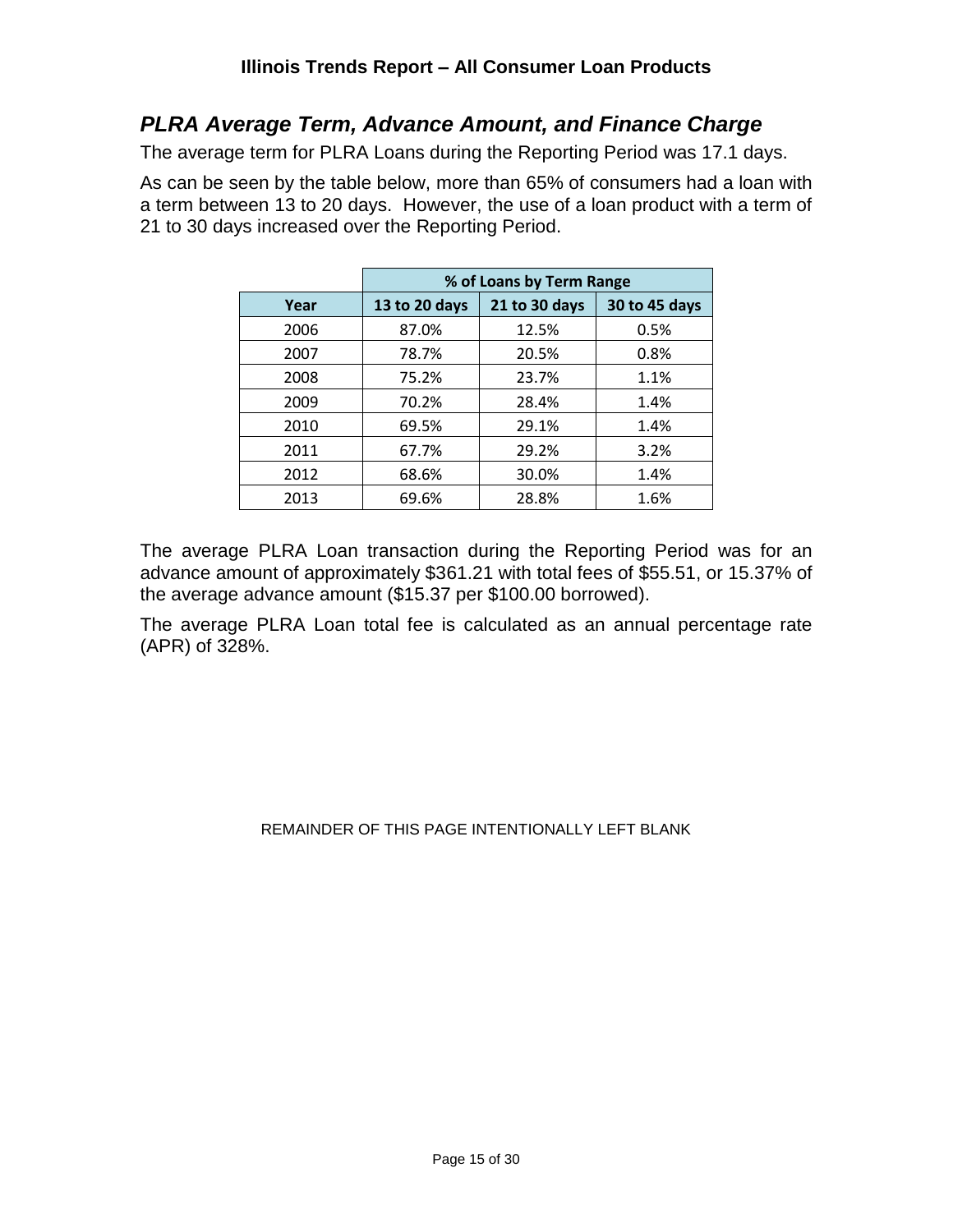## <span id="page-15-0"></span>*Declined Consumer Eligibility Checks*

Declined eligibility checks for PLRA Loans averaged approximately 26.5 percent of PLRA Loan transaction requests during the Reporting Period.<sup>9</sup>



**Declined Eligibility Checks % of PLRA Transaction Requests**

**Note: The cause of the abnormal increase in declined eligibility requests between March 2008 and September 2008 is due to multiple database events from a single licensee for a reason that may not be related to loan applications.**

**The increase in declined eligibility requests during the second half of 2009 is correlated to the implementation of Title Loan lending and the requirement for lenders to input data into the database.**

**Due to statute changes, licensees were unable to enter PLRA Loan declines in the database from March 21st, 2011 through July 24th, 2011.**

**The following tables represent data from all registered users other than that single licensee.**

 $9$  Assumes that declined consumer intended to open a loan. Total Transaction Requests represents the number of opened transactions plus the number of declined eligibility checks. Data includes multiple declined eligibility checks for the same consumer.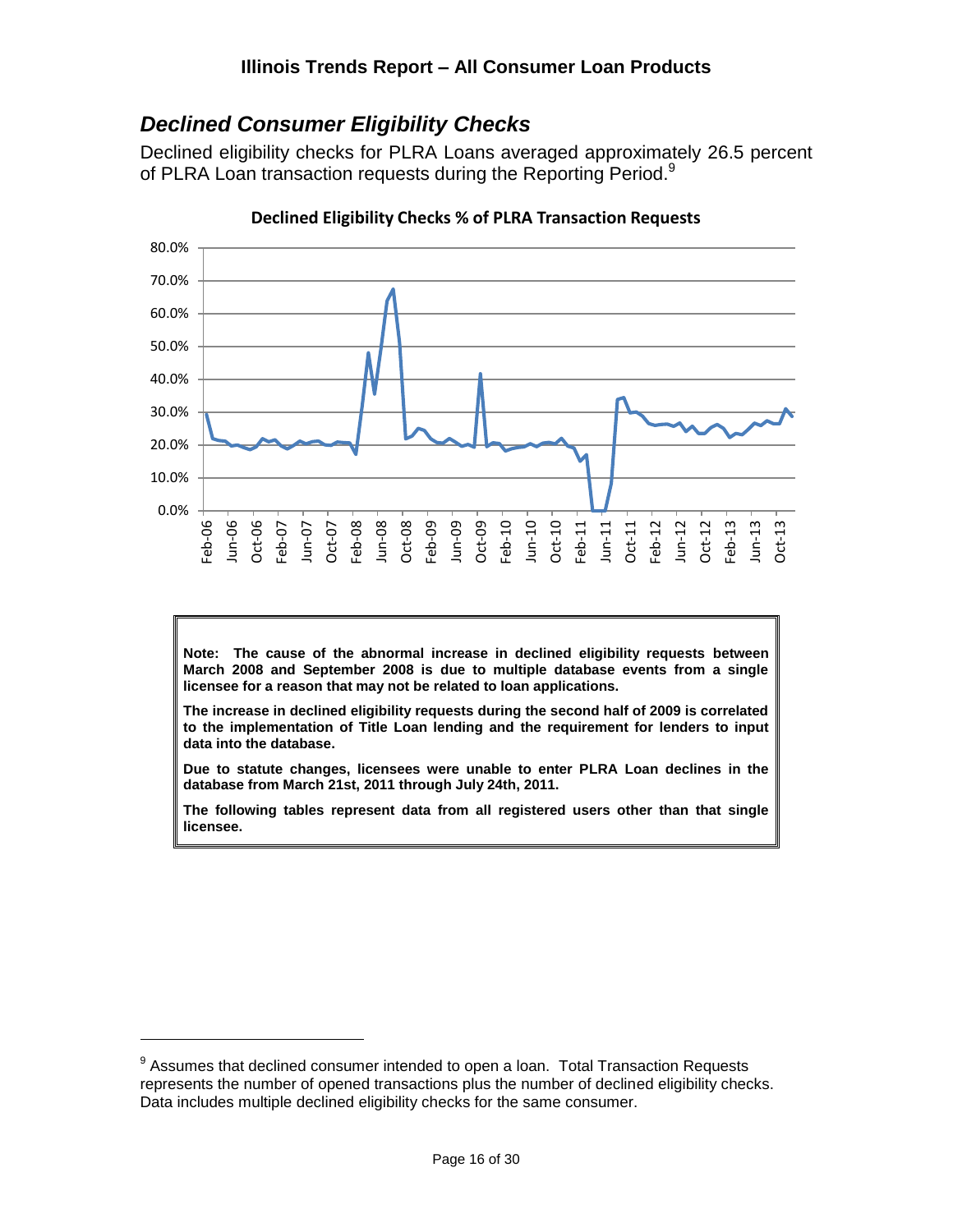## <span id="page-16-0"></span>*Ineligibility for a PLRA Loan*

The chart and table below provides annual information about the reasons for declined eligibility during the Reporting Period.

|       |                | <b>Restricted by</b> | <b>Restricted by</b>   |                    |                     |              |              |
|-------|----------------|----------------------|------------------------|--------------------|---------------------|--------------|--------------|
|       | <b>Waiting</b> | Repayment            | <b>Consecutive</b>     | <b>Over Dollar</b> | <b>Two Open</b>     |              |              |
| Year  | Period         | Plan                 | <b>Days in Product</b> | Limit              | <b>Transactions</b> | <b>Other</b> | <b>Total</b> |
| 2006  | 400            | 44                   | 100,226                | 19,375             | 9,906               |              | 129,951      |
| 2007  | 223            | 40                   | 68,288                 | 15,138             | 3,719               |              | 87,408       |
| 2008  | 278            | 46                   | 46,516                 | 7,990              | 2,278               |              | 57,108       |
| 2009  | 340            | 46                   | 28,549                 | 10,084             | 4,940               |              | 43,959       |
| 2010  | 330            | 41                   | 24,879                 | 3,441              | 764                 |              | 29,455       |
| 2011  | 1,824          | 96                   | 13,775                 | 4,259              | 8,338               |              | 28,292       |
| 2012  | 4,331          | 244                  | 18,245                 | 6,870              | 14,872              |              | 44,562       |
| 2013  | 4,977          | 257                  | 22,169                 | 7,549              | 17,967              |              | 52,919       |
| Total | 12,703         | 814                  | 322,647                | 74,706             | 62,784              |              | 473,654      |

## **Total Declined Eligibility Checks by Reason**

#### **Percentage of Total Declined Eligibility Checks by Reason**

|       |                | <b>Restricted by</b> | <b>Restricted by</b> |                    |                     |              |              |
|-------|----------------|----------------------|----------------------|--------------------|---------------------|--------------|--------------|
|       | <b>Waiting</b> | Repayment            | <b>Consecutive</b>   | <b>Over Dollar</b> | <b>Two Open</b>     |              |              |
| Year  | Period         | Plan                 | Days in Product      | Limit              | <b>Transactions</b> | <b>Other</b> | <b>Total</b> |
| 2006  | 0.31%          | 0.03%                | 77.13%               | 14.91%             | 7.62%               | 0.00%        | 100.00%      |
| 2007  | 0.26%          | 0.05%                | 78.13%               | 17.32%             | 4.25%               | 0.00%        | 100.00%      |
| 2008  | 0.49%          | 0.08%                | 81.45%               | 13.99%             | 3.99%               | 0.00%        | 100.00%      |
| 2009  | 0.77%          | 0.10%                | 64.94%               | 22.94%             | 11.24%              | 0.00%        | 100.00%      |
| 2010  | 1.12%          | 0.14%                | 84.46%               | 11.68%             | 2.59%               | 0.00%        | 100.00%      |
| 2011  | 6.45%          | 0.34%                | 48.69%               | 15.05%             | 29.47%              | 0.00%        | 100.00%      |
| 2012  | 9.72%          | 0.55%                | 40.94%               | 15.42%             | 33.37%              | 0.00%        | 100.00%      |
| 2013  | 9.40%          | 0.49%                | 41.89%               | 14.27%             | 33.95%              | 0.00%        | 100.00%      |
| Total | 2.68%          | 0.17%                | 68.12%               | 15.77%             | 13.26%              | 0.00%        | 100.00%      |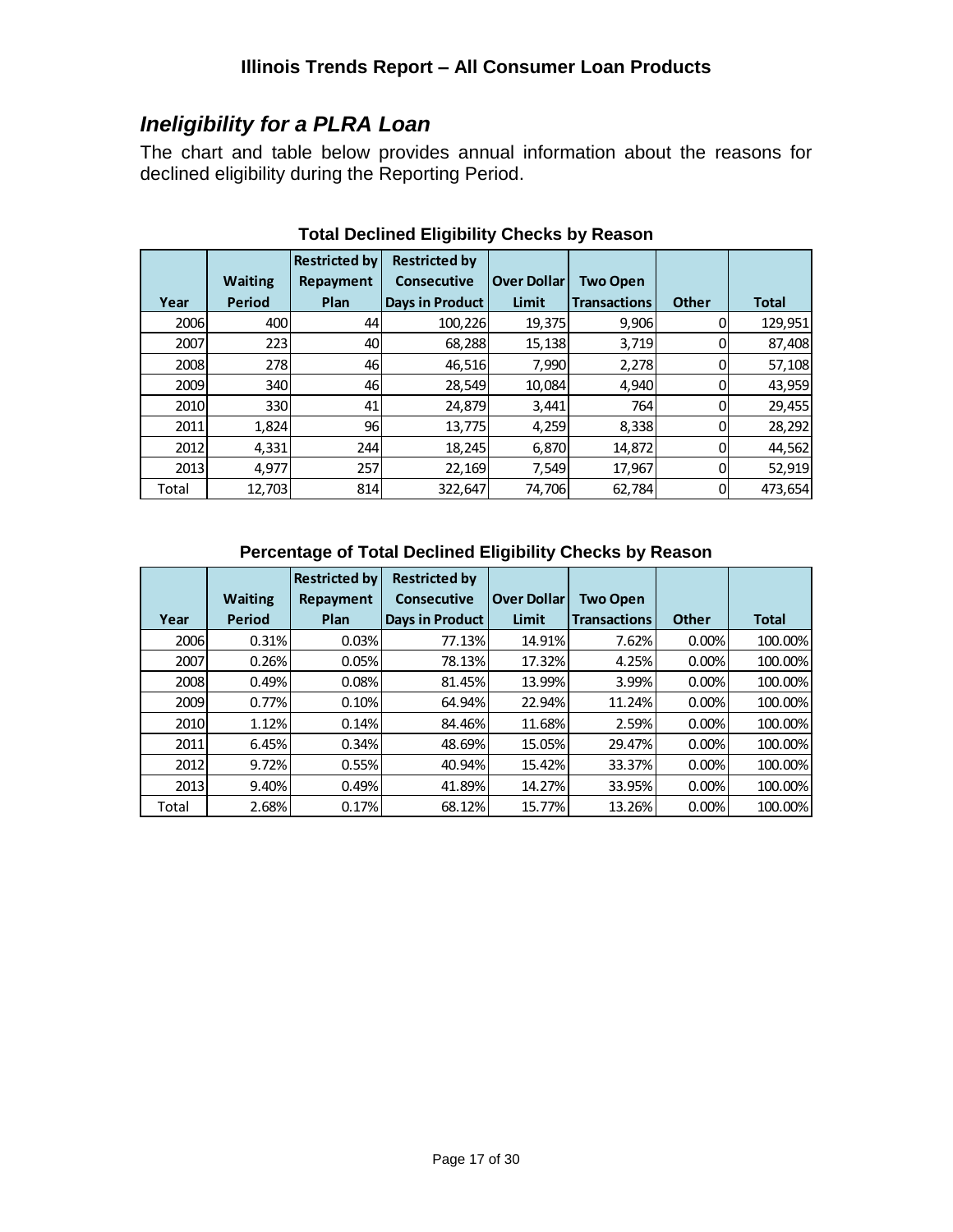## <span id="page-17-0"></span>*Declined Eligibility due to Waiting Period Restrictions*

Approximately 12,703 requests for a PLRA Loan were declined during the Reporting Period because of waiting period restrictions. These 12,703 declined eligibility requests represent approximately 2.7% of the 473,654 declined eligibility requests for the same period.

A Waiting Period is the period of time prescribed by the Payday Loan Act that a consumer is prohibited from receiving an additional Payday or Installment Payday Loan upon payment of the initial Payday or Installment Payday Loan. This time may vary from 2 to 14 days based on the type of loan and repayment, maturity or repayment plan issues.

## <span id="page-17-1"></span>*Declined Eligibility due to Over Dollar Limit*

Approximately 74,706 requests for a PLRA Loan were declined during the Reporting Period due to exceeding allowable outstanding dollar limits. These 74,706 declined eligibility requests represent approximately 15.8% of the 473,654 declined eligibility requests for the same period.

Over Dollar Limit indicates that the consumer has reached the maximum allowable monthly debt service for a payday loan(s). The maximum monthly debt service is the lesser of \$1,000 per month or 25% of Gross Income for Payday Loans and 22.5% of Gross Income for Installment Payday Loans. If the consumer has an existing Installment Payday Loan and is seeking an additional Payday Loan the maximum allowable monthly Debt Service is limited to the lesser of \$1,000 or 22.5% of Gross Monthly Income.

## <span id="page-17-2"></span>*Declined Eligibility due to Two Open Transactions*

Approximately 62,784 requests for a PLRA Loan were declined during the Reporting Period due to limits on the number of outstanding transactions. These 62,784 declined eligibility requests represent approximately 13.3% of the 473,654 declined eligibility requests for the same period.

A consumer is limited to having no more than two open Payday Loans (Payday, Installment Payday or a combination thereof) at any one time.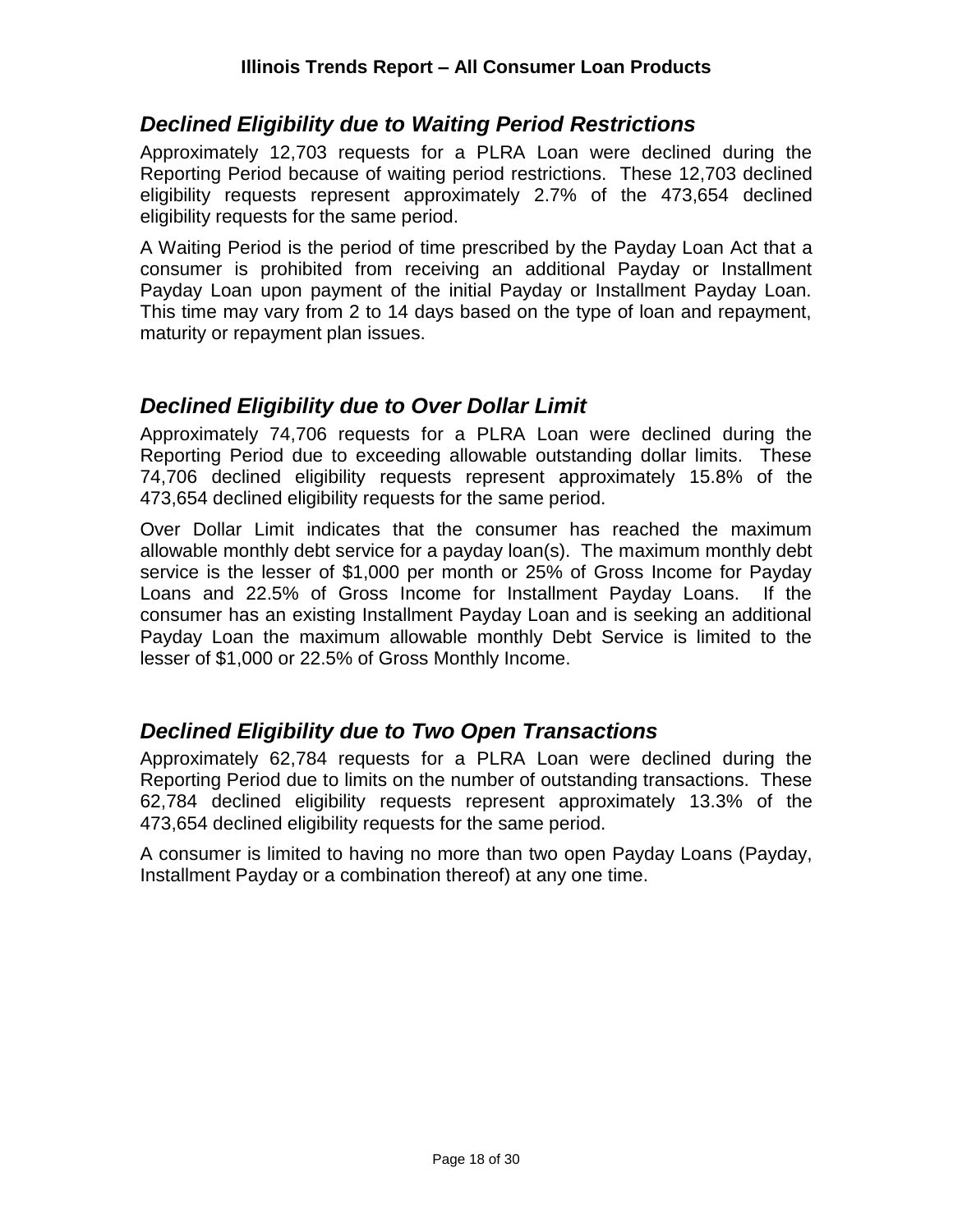## <span id="page-18-0"></span>*Repayment Plans*

The total number of PLRA Loan repayment plans registered during the Reporting Period was approximately 16,853, representing approximately 0.84% of the total PLRA Loan transactions conducted during the Reporting Period.



**Repayment Plan Volume per Year (Feb 2006 through Dec 2013)**

When a consumer has or has had one or more Payday Loans outstanding for 35 consecutive days, any Payday Loan outstanding on the 35<sup>th</sup> consecutive day shall be payable under the terms of a Repayment Plan as provided for in the Act. A consumer has until 28 days after the default date of the loan to request a Repayment Plan. Within 48 hours after the request for a Repayment Plan is made, the lender must prepare the Repayment Plan agreement and both parties must execute the agreement.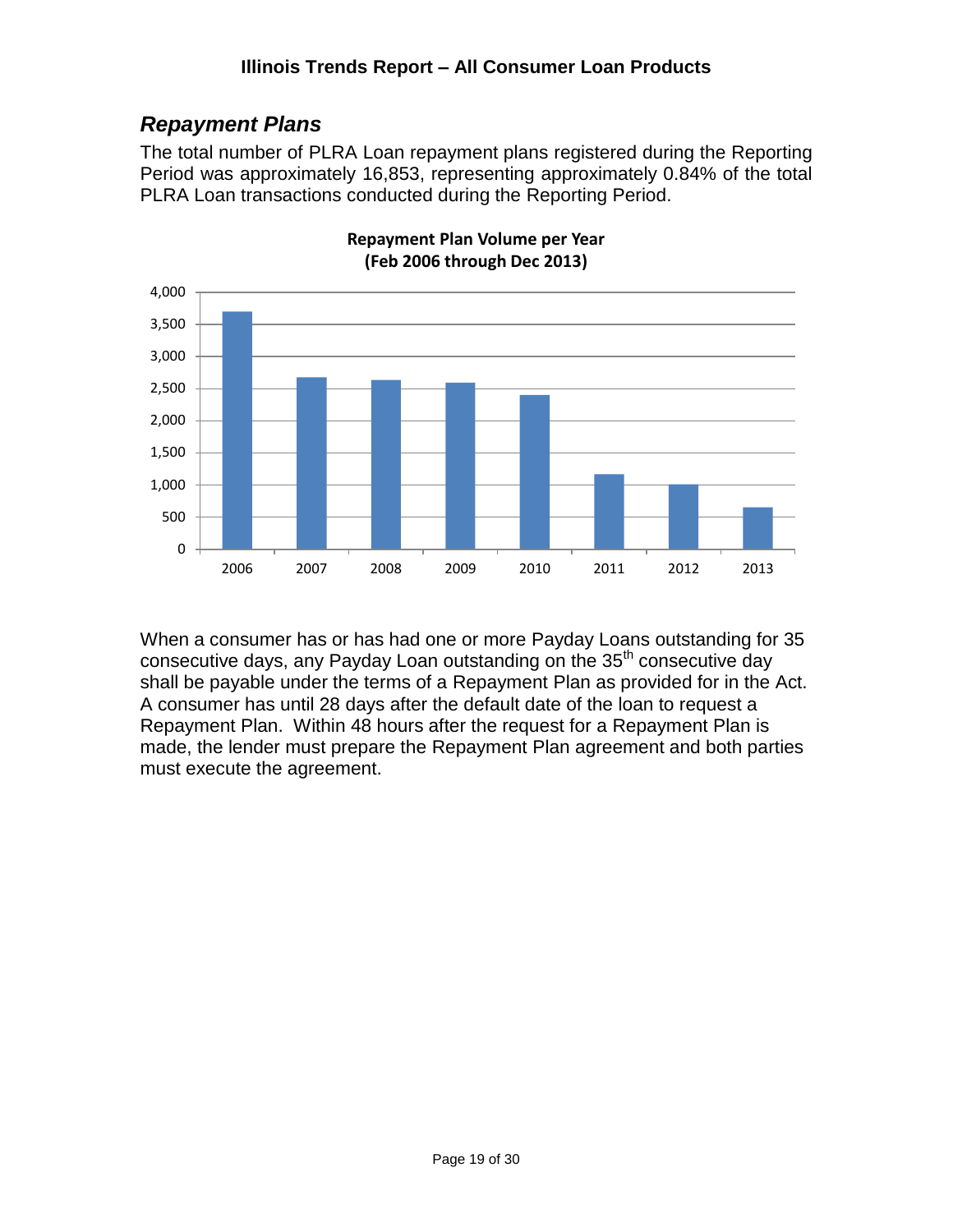## <span id="page-19-0"></span>**Installment Payday Loans**

## <span id="page-19-1"></span>*Installment Payday Loan Consumers*

During the period from March 2011 through December 2013 ("Reporting Period"), 370,784 Installment Payday Loan consumers took out 1,175,638 Installment Payday Loans, or an average of 3.2 loans per consumer.<sup>10</sup>

The number of Installment Payday Loan consumers (unique borrowers) in the Reporting Period is as follows:



**Unique IPL Consumers per Year (Mar 2011 through Dec 2013)**

The average monthly gross income of Illinois Installment Payday Loan consumers during the Reporting Period was \$2,743.50, or approximately \$32,922 per year.

For the Reporting Period:

- Approximately 56% of Installment Payday Loan consumers earn \$30,000 or less per year.
- Approximately 17% of Installment Payday Loan consumers earn more than \$50,000 per year.
- Approximately 5%, of Installment Payday Loan consumers earn more than \$75,000 per year.

 $10$  Installment Payday Loans with agreement dates prior to July 25<sup>th</sup>, 2011 were historically uploaded.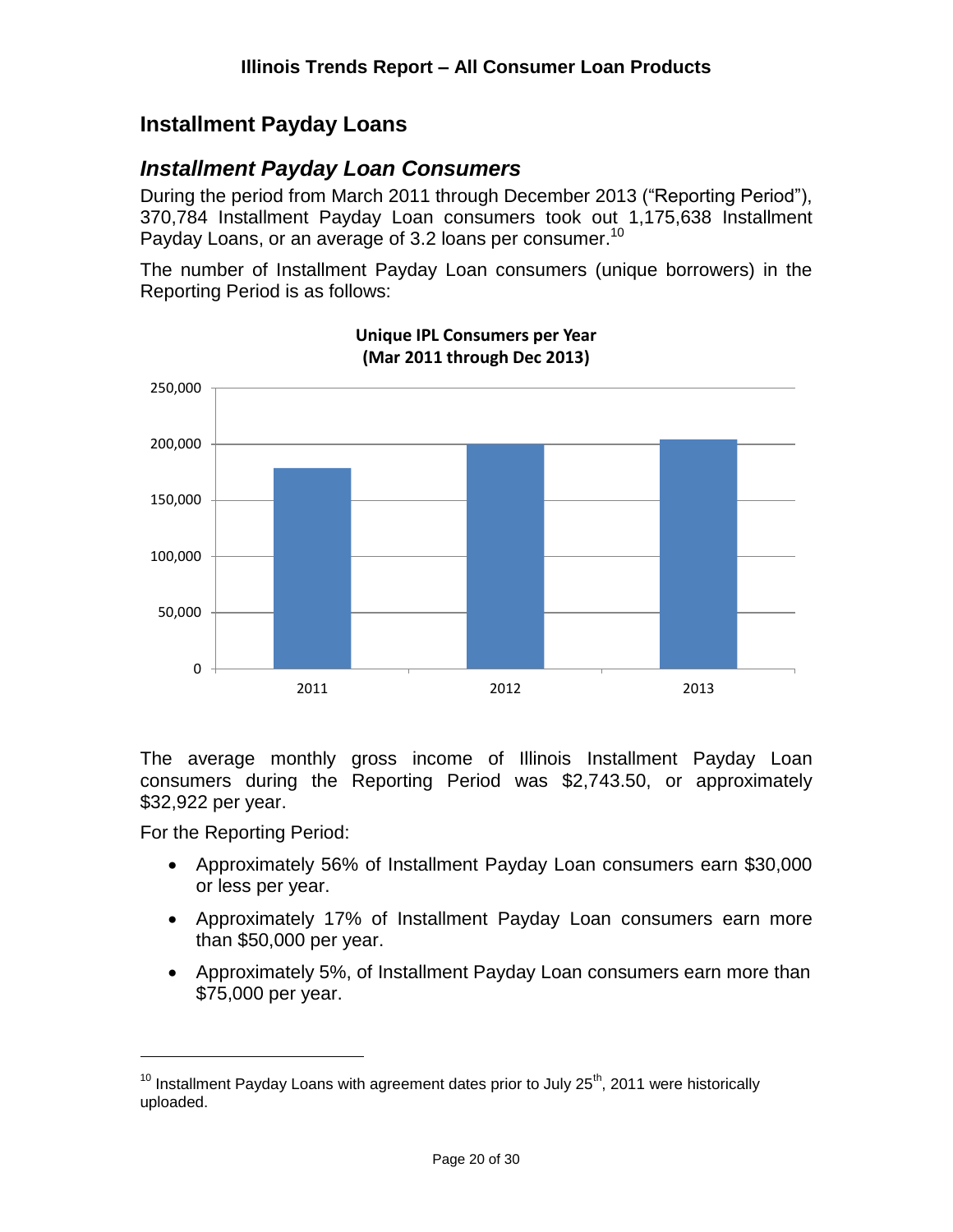## <span id="page-20-0"></span>*Installment Payday Loan Transaction Volume*

Total Installment Payday Loan volume for the Reporting Period was approximately 1,175,638 loans.<sup>11</sup>



**IPL Volume per Month**

Installment Payday Loan volume decreased from year to year at an average rate of 6.4 percent during the Reporting Period. Annual volume information for each year of the Reporting Period is presented in the following table.

| Year <sup>12</sup> | <b>Transaction</b><br>Count | Change vs.<br><b>Prior Year</b> |
|--------------------|-----------------------------|---------------------------------|
| 2011               | 360,279                     |                                 |
| 2012               | 409,048                     | 13.5%                           |
| 2013               | 406,311                     | $-0.7%$                         |

<sup>&</sup>lt;sup>11</sup> Installment Payday Loans with agreement dates prior to July  $25<sup>th</sup>$ , 2011 were historically uploaded.

 $12$  Annual data does not include Installment Payday Loans opened before March 21 $st$ , 2011. Installment Payday Loans opened before July 25<sup>th</sup>, 2011 were historically uploaded.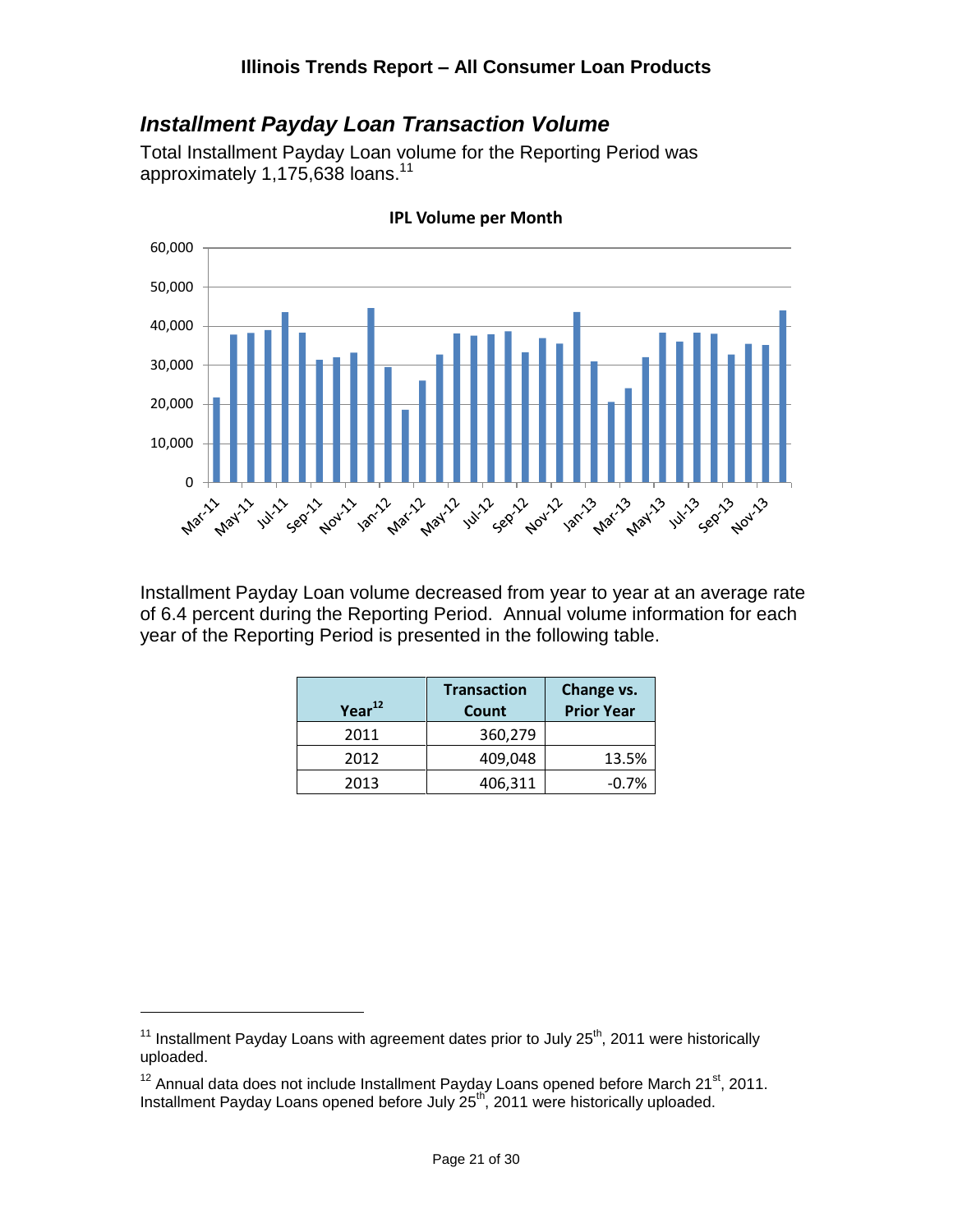## <span id="page-21-0"></span>*IPL Average Term, Advance Amount, and Finance Charge*

The average term for Installment Payday Loans during the Reporting Period was 162.7 days.

As can be seen in the table below, the majority of consumers had a loan with a term between 160 to 180 days.

|      | % of Loans by Term Range |                 |                 |  |  |  |  |
|------|--------------------------|-----------------|-----------------|--|--|--|--|
| Year | 112 to 140 days          | 140 to 160 days | 160 to 180 days |  |  |  |  |
| 2011 | 10.9%                    | 13.5%           | 75.5%           |  |  |  |  |
| 2012 | 13.4%                    | 13.9%           | 72.7%           |  |  |  |  |
| 2013 | 12.1%                    | 14.4%           | 73.5%           |  |  |  |  |

The average Installment Payday Loan during the Reporting Period was for an advance amount of approximately \$633.63 with total fees of \$644.67.

The average Installment Payday Loan total fee is calculated as an annual percentage rate (APR) of 228%.

REMAINDER OF THIS PAGE INTENTIONALLY LEFT BLANK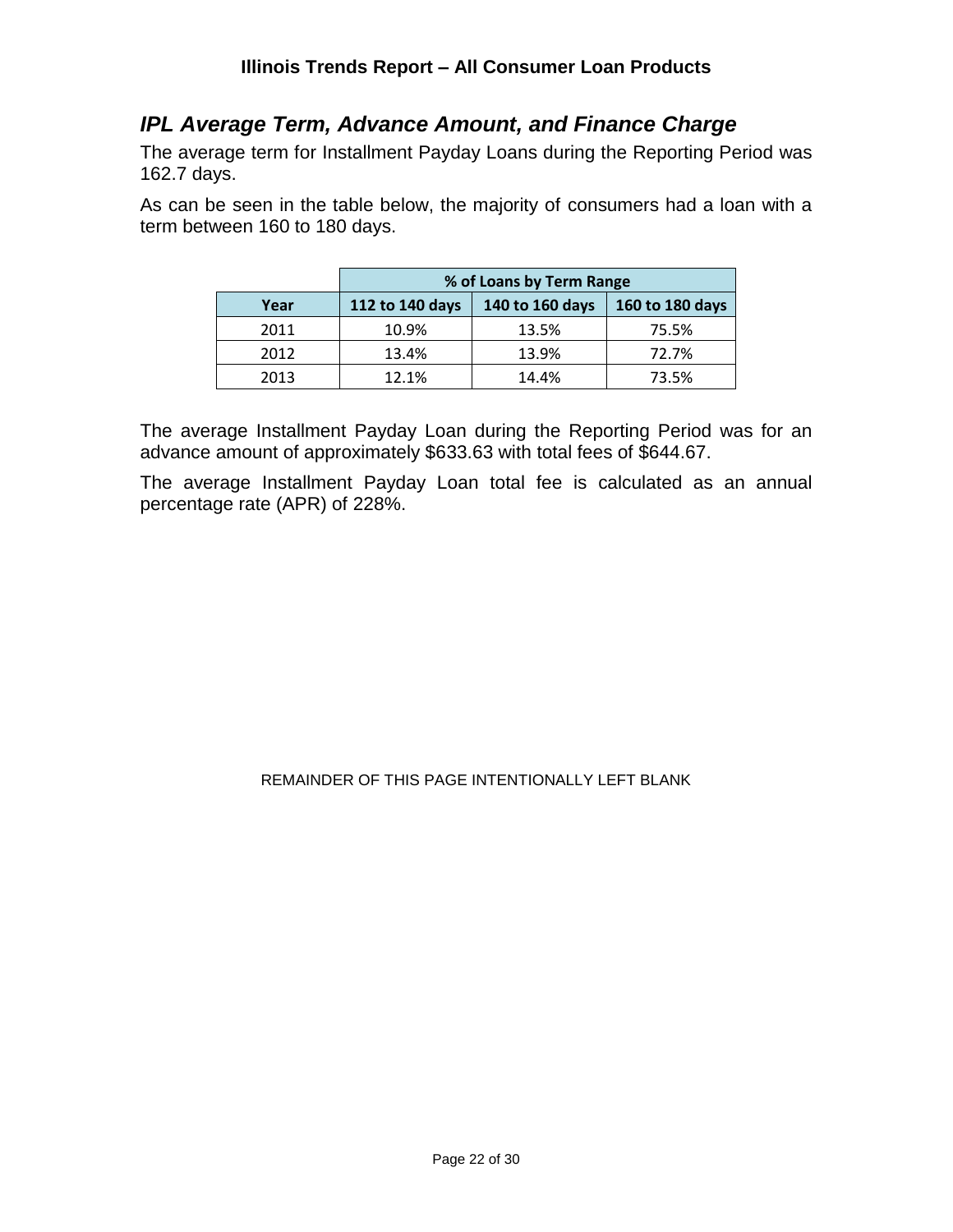## <span id="page-22-0"></span>*Declined Consumer Eligibility Checks*

Declined eligibility checks for Installment Payday Loans averaged approximately 42.2 percent of Installment Payday Loan transaction requests during the Reporting Period.<sup>13</sup>



**Declined Eligibility Checks % of IPL Transaction Requests**

#### REMAINDER OF THIS PAGE INTENTIONALLY LEFT BLANK

 $13$  Assumes that declined consumer intended to open a loan. Total Transaction Requests represents the number of opened transactions plus the number of declined eligibility checks. Data includes multiple declined eligibility checks for the same consumer.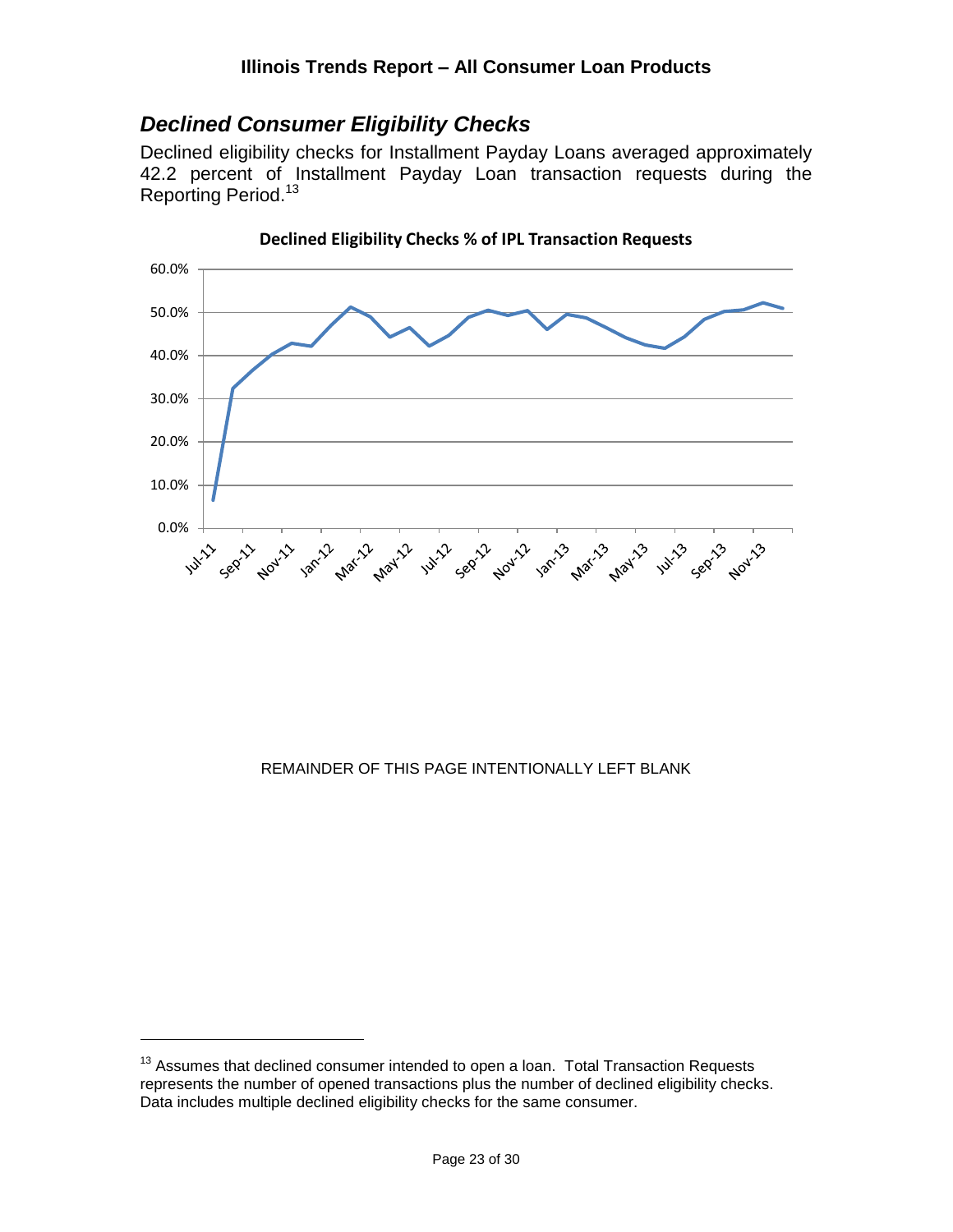## <span id="page-23-0"></span>*Ineligibility for an Installment Payday Loan*

The chart and table below provides annual information about the reasons for declined eligibility during the Reporting Period.

|       |                | <b>Restricted by</b> | <b>Restricted by</b> |                    |                     |              |              |
|-------|----------------|----------------------|----------------------|--------------------|---------------------|--------------|--------------|
|       | <b>Waiting</b> | Repayment            | <b>Consecutive</b>   | <b>Over Dollar</b> | <b>Two Open</b>     |              |              |
| Year  | <b>Period</b>  | <b>Plan</b>          | Days in Product      | <b>Limit</b>       | <b>Transactions</b> | <b>Other</b> | <b>Total</b> |
| 2011  | 7.775          | 625                  | 45,645               | 32,683             | 32,123              |              | 118,851      |
| 2012  | 20.323         | 2,042                | 175,569              | 72.731             | 98,570              |              | 369,235      |
| 2013  | 21,379         | 1,709                | 200,529              | 38,415             | 109,156             |              | 371,188      |
| Total | 49.477         | 4,376                | 421,743              | 143,829            | 239,849             |              | 859,274      |

#### **Total Declined Eligibility Checks by Reason**

#### **Percentage of Total Declined Eligibility Checks by Reason**

|       |                | <b>Restricted by</b> | <b>Restricted by</b>   |                    |                     |              |              |
|-------|----------------|----------------------|------------------------|--------------------|---------------------|--------------|--------------|
|       | <b>Waiting</b> | Repayment            | <b>Consecutive</b>     | <b>Over Dollar</b> | <b>Two Open</b>     |              |              |
| Year  | <b>Period</b>  | <b>Plan</b>          | <b>Days in Product</b> | <b>Limit</b>       | <b>Transactions</b> | <b>Other</b> | <b>Total</b> |
| 2011  | 6.54%          | 0.53%                | 38.41%                 | 27.50%             | 27.03%              | $0.00\%$     | 100.00%      |
| 2012  | 5.50%          | 0.55%                | 47.55%                 | 19.70%             | 26.70%              | $0.00\%$     | 100.00%      |
| 2013  | 5.76%          | 0.46%                | 54.02%                 | 10.35%             | 29.41%              | 0.00%        | 100.00%      |
| Total | 5.76%          | 0.51%                | 49.08%                 | 16.74%             | 27.91%              | 0.00%        | 100.00%      |

#### REMAINDER OF THIS PAGE INTENTIONALLY LEFT BLANK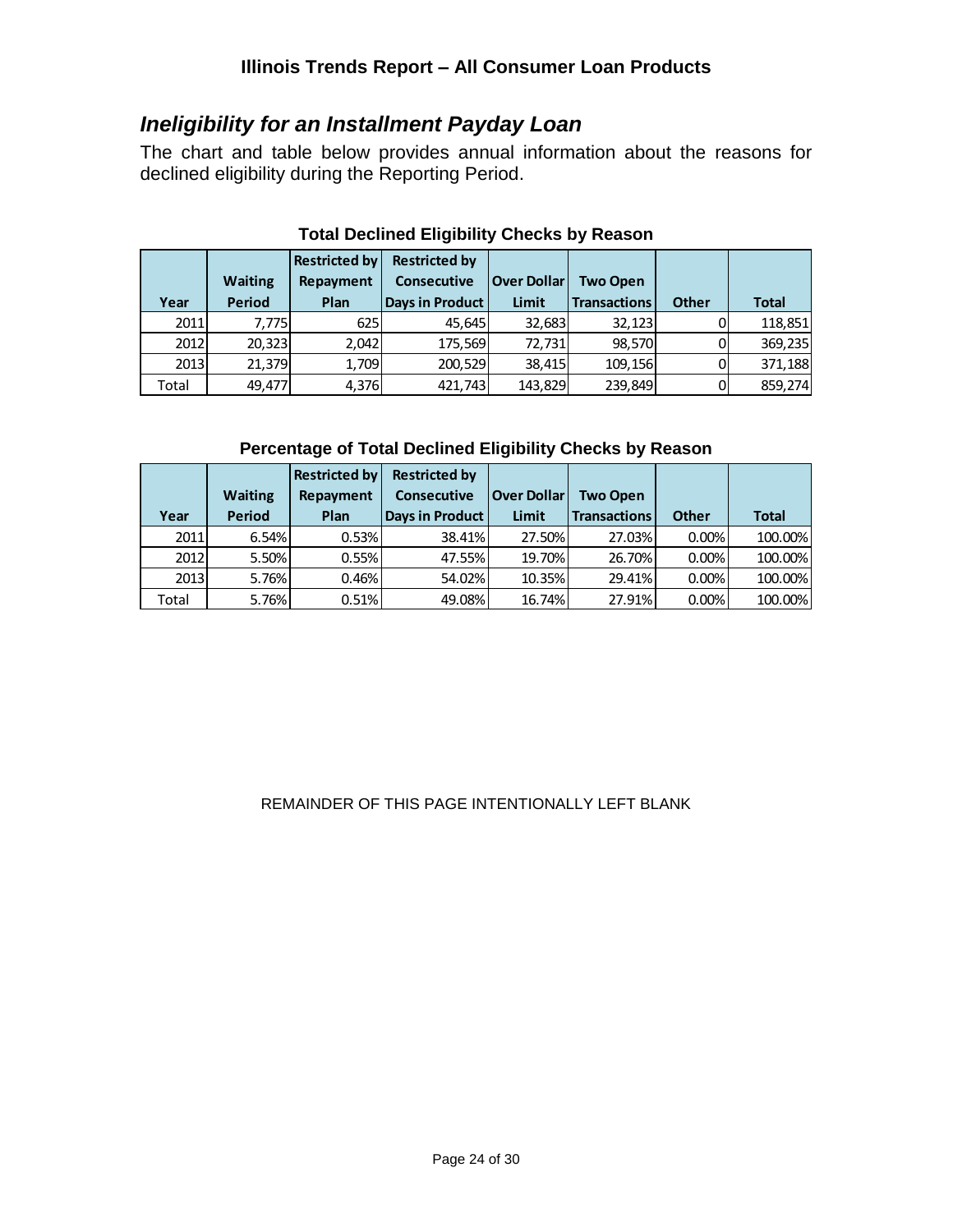## <span id="page-24-0"></span>*Declined Eligibility due to Waiting Period Restrictions*

Approximately 49,477 requests for an Installment Payday Loan were declined during the Reporting Period because of waiting period restrictions. These 49,477 declined eligibility requests represent approximately 5.8% of the 859,274 declined eligibility requests for the same period.

A Waiting Period is the period of time prescribed by the Payday Loan Act that a consumer is prohibited from receiving an additional Payday or Installment Payday Loan upon payment of the initial Payday or Installment Payday Loan. This time may vary from 2 to 14 days based on the type of loan and repayment, maturity or repayment plan issues.

## <span id="page-24-1"></span>*Declined Eligibility due to Over Dollar Limit*

Approximately 143,829 requests for an Installment Payday Loan were declined during the Reporting Period due to exceeding allowable outstanding dollar limits. These 143,829 declined eligibility requests represent approximately 16.7% of the 859,274 declined eligibility requests for the same period.

Over Dollar Limit indicates that the consumer has reached the maximum allowable monthly debt service for a payday loan(s). The maximum monthly debt service is the lesser of \$1,000 per month or 25% of Gross Income for Payday Loans and 22.5% of Gross Income for Installment Payday Loans. If the consumer has an existing Installment Payday Loan and is seeking an additional Payday Loan the maximum allowable monthly Debt Service is limited to the lesser of \$1,000 or 22.5% of Gross Monthly Income.

## <span id="page-24-2"></span>*Declined Eligibility due to Two Open Transactions*

Approximately 239,849 requests for an Installment Payday Loan were declined during the Reporting Period due to limits on the number of outstanding transactions. These 239,849 declined eligibility requests represent approximately 27.9% of the 859,274 declined eligibility requests for the same period.

A consumer is limited to having no more than two open Payday Loans (Payday, Installment Payday or a combination thereof) at any one time.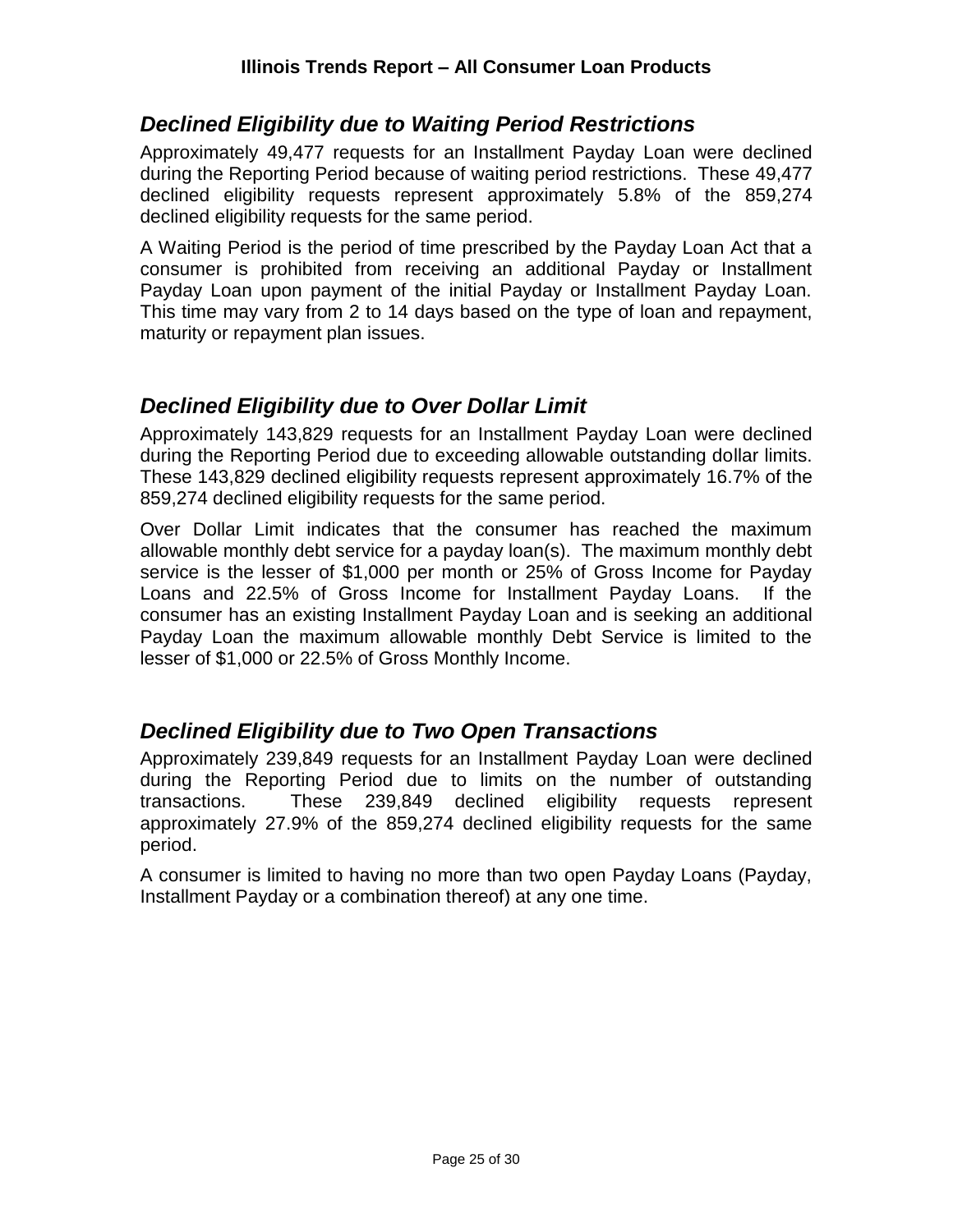## <span id="page-25-0"></span>**Title Loans**

## <span id="page-25-1"></span>*Title Loan Consumers*

During the period from April 2009 through December 2013 ("Reporting Period"), 256,849 Title Loan consumers took out 428,131 Title Loans, or an average of 1.7 loans per consumer.<sup>14</sup>

The number of Title Loan consumers (unique borrowers) in the Reporting Period is as follows:



**Unique Title Loan Consumers per Year (Apr 2009 through Dec 2013)**

The average monthly gross income of Illinois Title Loan consumers during the Reporting Period was \$2,088.42, or approximately \$25,061 per year.

For the Reporting Period:

- Approximately 74% of Title Loan consumers earn \$30,000 or less per year.
- Approximately 9% of Title Loan consumers earn more than \$50,000 per year.
- Approximately 3%, of Title Loan consumers earn more than \$75,000 per year.

 $14$  Title Loans with agreement dates prior to October  $1<sup>st</sup>$ , 2009 were historically uploaded.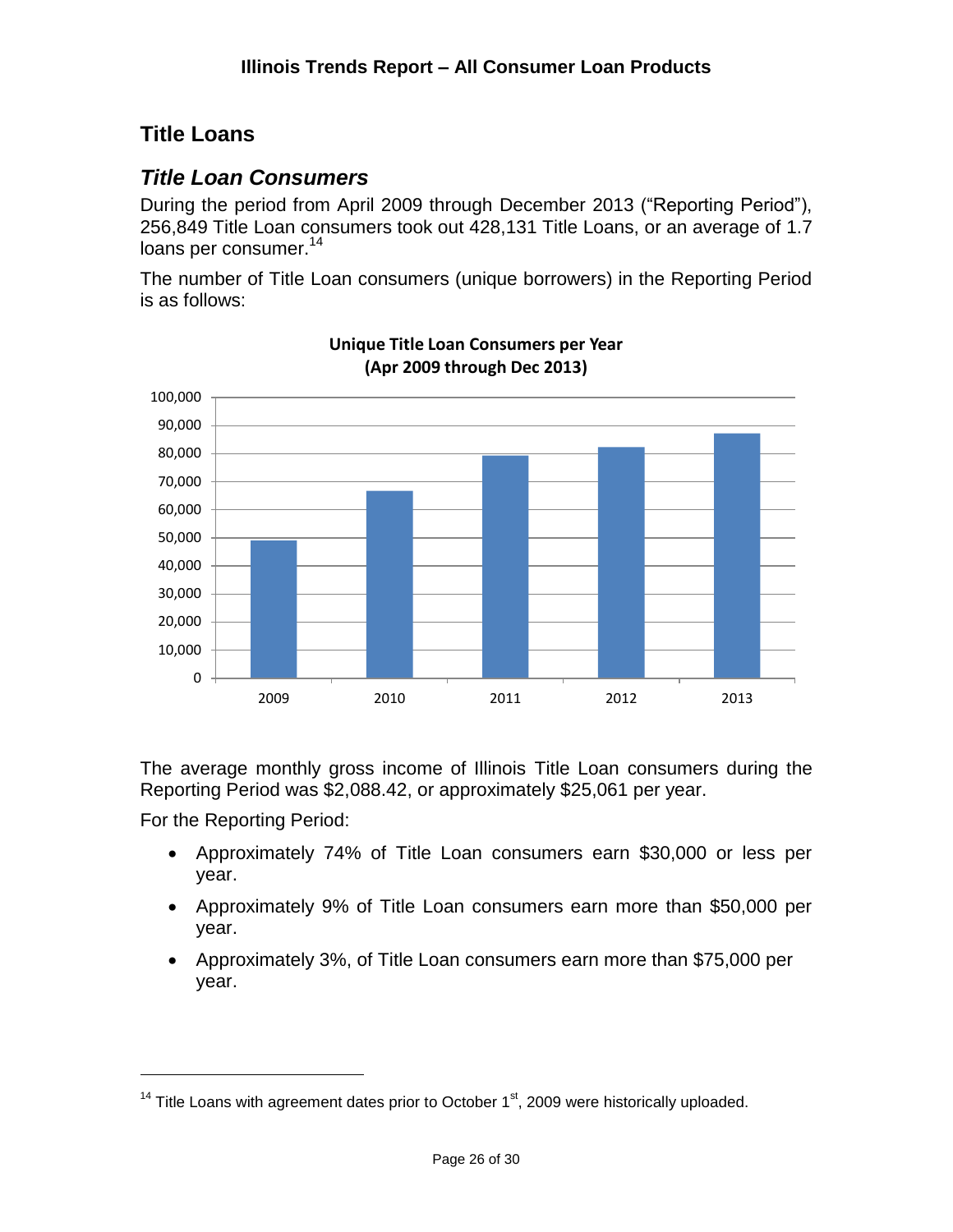## <span id="page-26-0"></span>*Title Loan Transaction Volume*

Total Title Loan volume for the Reporting Period was approximately 428,131 loans.<sup>15</sup>



**Title Loan Volume per Month**

Title Loan transaction volume increased from year to year at an average rate of 17.8 percent during the Reporting Period. Annual volume information for each year of the Reporting Period is presented in the following table.

| Year <sup>16</sup> | <b>Transaction</b><br>Count | Change vs.<br><b>Prior Year</b> |
|--------------------|-----------------------------|---------------------------------|
| 2009               | 54,837                      |                                 |
| 2010               | 81,895                      | 49.3%                           |
| 2011               | 93,698                      | 14.4%                           |
| 2012               | 97,003                      | 3.5%                            |
| 2013               | 100,698                     | 3.8%                            |

 $15$  Title Loans with agreement dates prior to October  $1<sup>st</sup>$ , 2009 were historically uploaded.

 $16$  Annual data does not include Title Loans opened before April 1 $\mathrm{^{st}}$ , 2009. Title Loans opened before October 1<sup>st</sup>, 2009 were historically uploaded.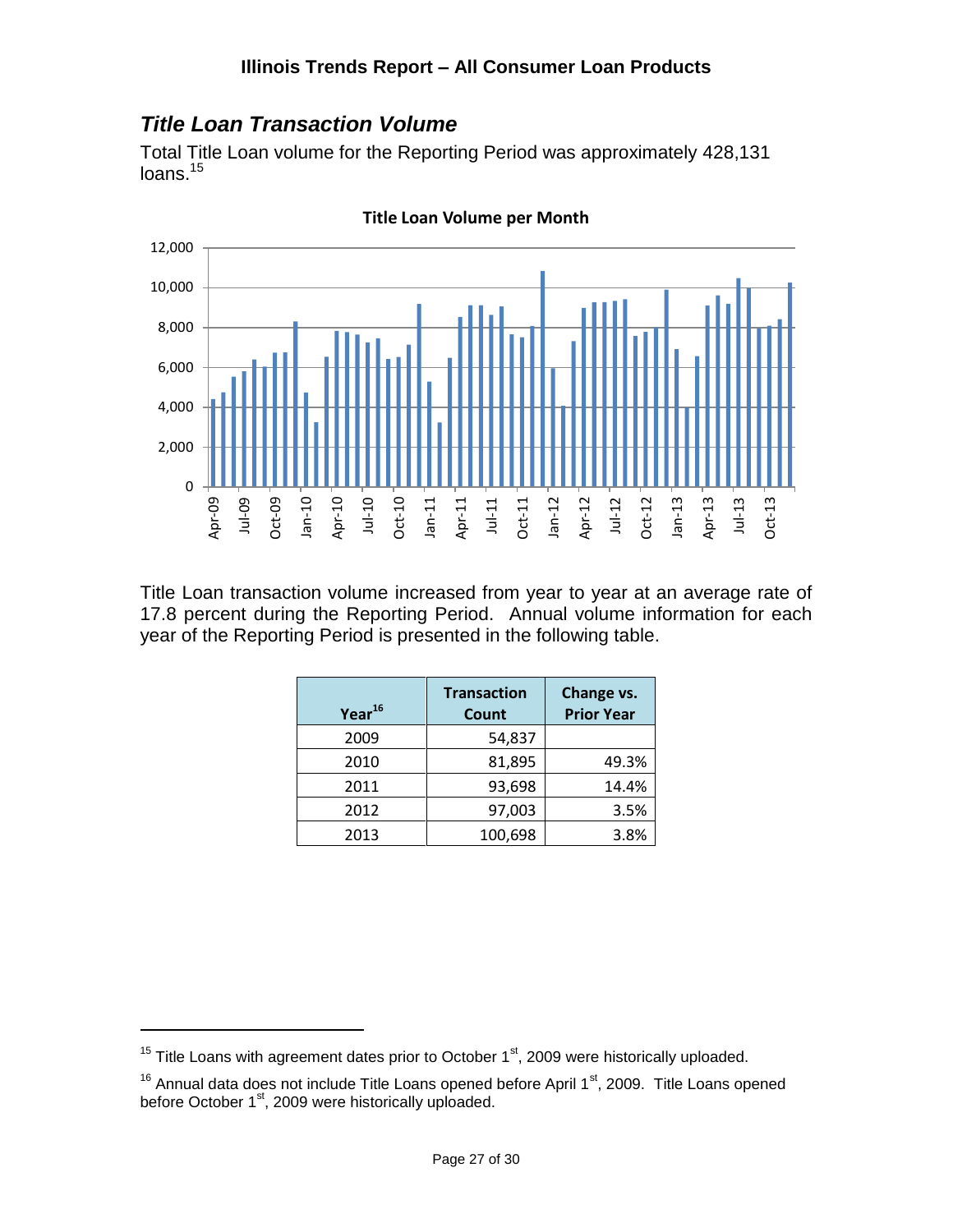## <span id="page-27-0"></span>*Title Loan Average Term, Advance Amount, and Finance Charge*

The average term for Title Loans during the Reporting Period was 442.7 days.

|      |               | % of Loans by Term Range |              |
|------|---------------|--------------------------|--------------|
| Year | 1 to 360 days | 360 to 720 days          | $720 + days$ |
| 2009 | 33.6%         | 58.3%                    | 8.1%         |
| 2010 | 40.6%         | 49.8%                    | 9.7%         |
| 2011 | 22.2%         | 50.0%                    | 27.8%        |
| 2012 | 18.2%         | 41.3%                    | 40.6%        |
| 2013 | 10.6%         | 30.6%                    | 58.8%        |

The average Title Loan during the Reporting Period was for an advance amount of approximately \$951.05 with total fees of \$2,316.43.

The average Title Loan total fee is calculated as an annual percentage rate (APR) of 201%.

#### REMAINDER OF THIS PAGE INTENTIONALLY LEFT BLANK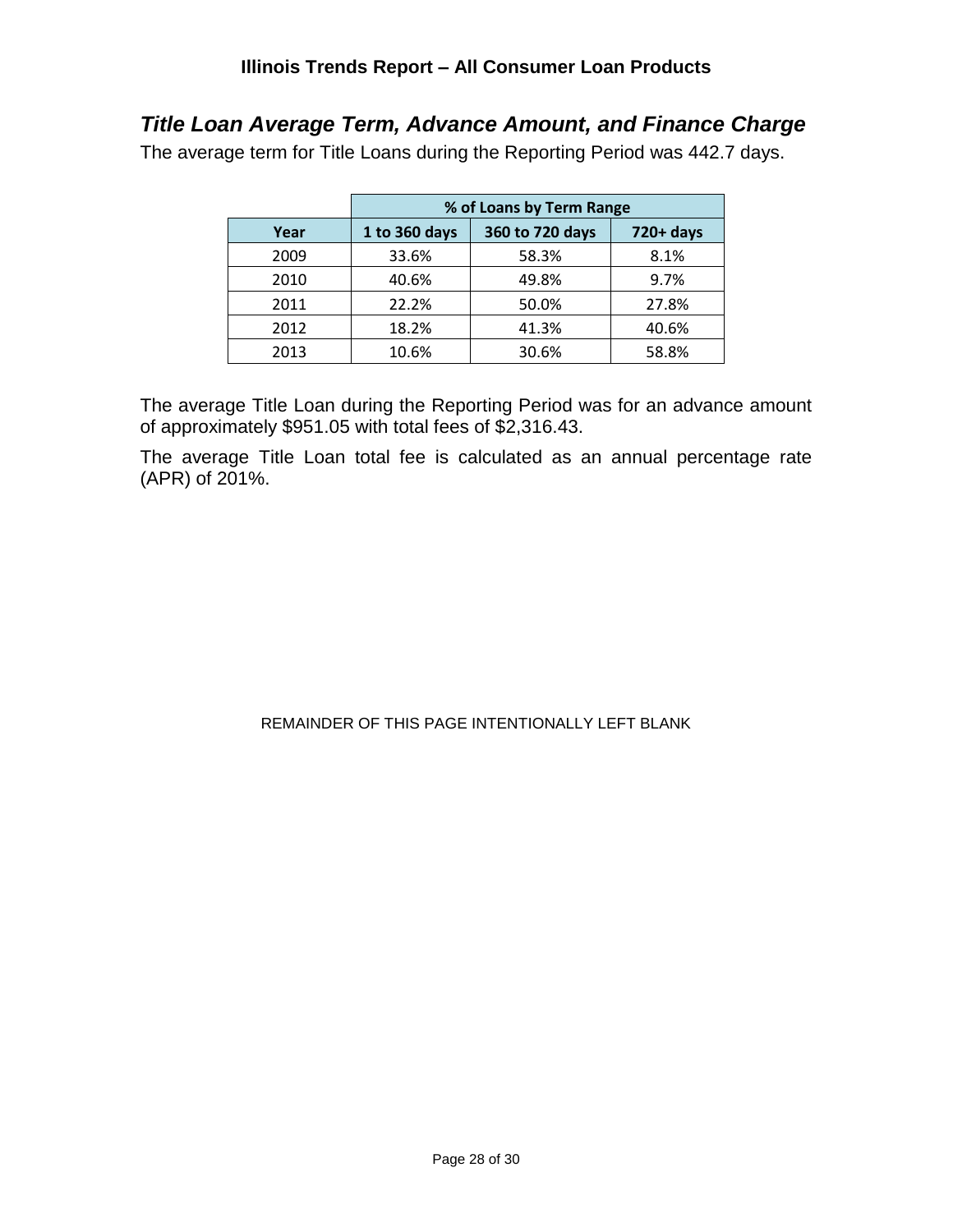## <span id="page-28-0"></span>*Small Consumer* **Loans**

## <span id="page-28-1"></span>*Small Consumer Loan Consumers*

During the period from March 2011 through December 2013 ("Reporting Period"), 260,333 Small Consumer Loan consumers took out 1,232,231 Small Consumer Loans, or an average of 4.7 loans per consumer.<sup>17</sup>

The number of Small Consumer Loan consumers (unique borrowers) in the Reporting Period is as follows:



**Unique SCL Consumers per Year (Mar 2011 through Dec 2013)**

The average monthly gross income of Illinois Small Consumer Loan consumers during the Reporting Period was \$2,265.57, or approximately \$27,187 per year.

For the Reporting Period:

- Approximately 69% of Small Consumer Loan consumers earn \$30,000 or less per year.
- Approximately 12% of Small Consumer Loan consumers earn more than \$50,000 per year.
- Approximately 3%, of Small Consumer Loan consumers earn more than \$75,000 per year.

 $17$  Some consumers for October, November, and December of 2013 may be missing because lenders have up to 90 days to upload Small Consumer Loans.